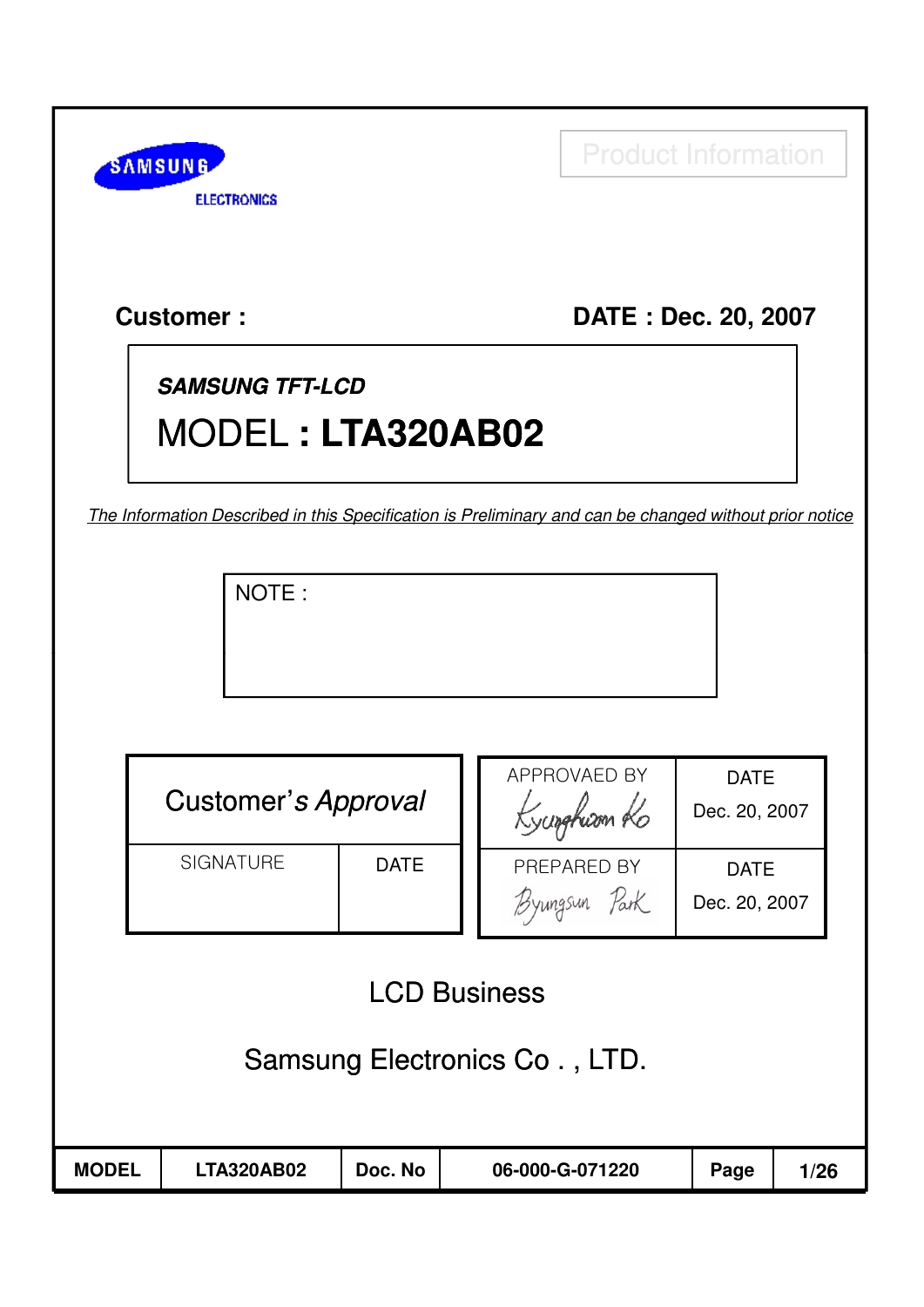#### **Contents**

| <b>MODEL</b>                              | <b>LTA320AB02</b>                                                                                                           | Doc. No | 06-000-G-071220                                                      | Page | 2/26 |
|-------------------------------------------|-----------------------------------------------------------------------------------------------------------------------------|---------|----------------------------------------------------------------------|------|------|
|                                           |                                                                                                                             |         |                                                                      |      |      |
| 9.1 Handling<br>9.2 Storage<br>9.5 Others | 9.3 Operation<br>9.4 Operation Condition Guide                                                                              |         |                                                                      |      |      |
|                                           |                                                                                                                             |         |                                                                      |      |      |
|                                           |                                                                                                                             |         |                                                                      |      |      |
|                                           |                                                                                                                             |         |                                                                      |      |      |
|                                           | 5.1 Timing Parameters (DE only mode)<br>5.2 Timing Diagrams of interface Signal (DE only mode)<br>5.3 Power ON/OFF Sequence |         |                                                                      |      |      |
|                                           | 4.1 Input Signal & Power<br>4.2 Inverter Input Pin Configuration<br>4.3 Inverter Input Power Sequence<br>4.4 LVDS Interface |         | 4.5 Input Signals, Basic Display Colors and Gray Scale of Each Color |      |      |
|                                           | 3.1 TFT LCD Module<br>3.2 Back Light Unit<br>3.3 Inverter Input & Specification                                             |         |                                                                      |      |      |
|                                           |                                                                                                                             |         |                                                                      |      |      |
|                                           |                                                                                                                             |         |                                                                      |      |      |
|                                           |                                                                                                                             |         |                                                                      |      |      |
|                                           |                                                                                                                             |         |                                                                      |      |      |
|                                           |                                                                                                                             |         |                                                                      |      |      |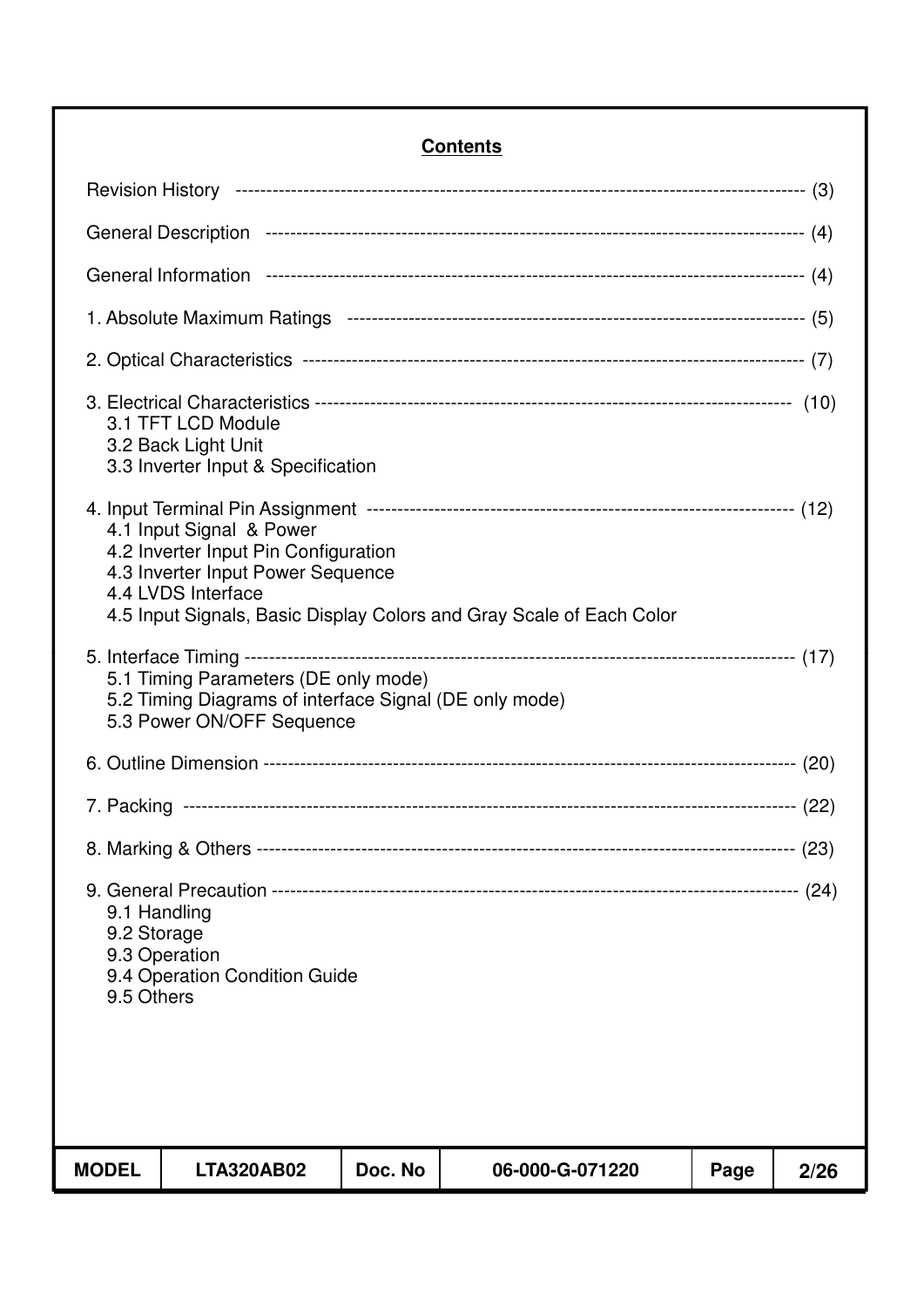| <b>Date</b>      | Rev.<br>No | Page | <b>Summary</b>      |  |  |
|------------------|------------|------|---------------------|--|--|
| Dec. 20,<br>2007 | 000        | all  | <b>First issued</b> |  |  |
|                  |            |      |                     |  |  |
|                  |            |      |                     |  |  |
|                  |            |      |                     |  |  |
|                  |            |      |                     |  |  |
|                  |            |      |                     |  |  |
|                  |            |      |                     |  |  |
|                  |            |      |                     |  |  |
|                  |            |      |                     |  |  |
|                  |            |      |                     |  |  |
|                  |            |      |                     |  |  |
|                  |            |      |                     |  |  |
|                  |            |      |                     |  |  |
|                  |            |      |                     |  |  |
|                  |            |      |                     |  |  |
|                  |            |      |                     |  |  |
|                  |            |      |                     |  |  |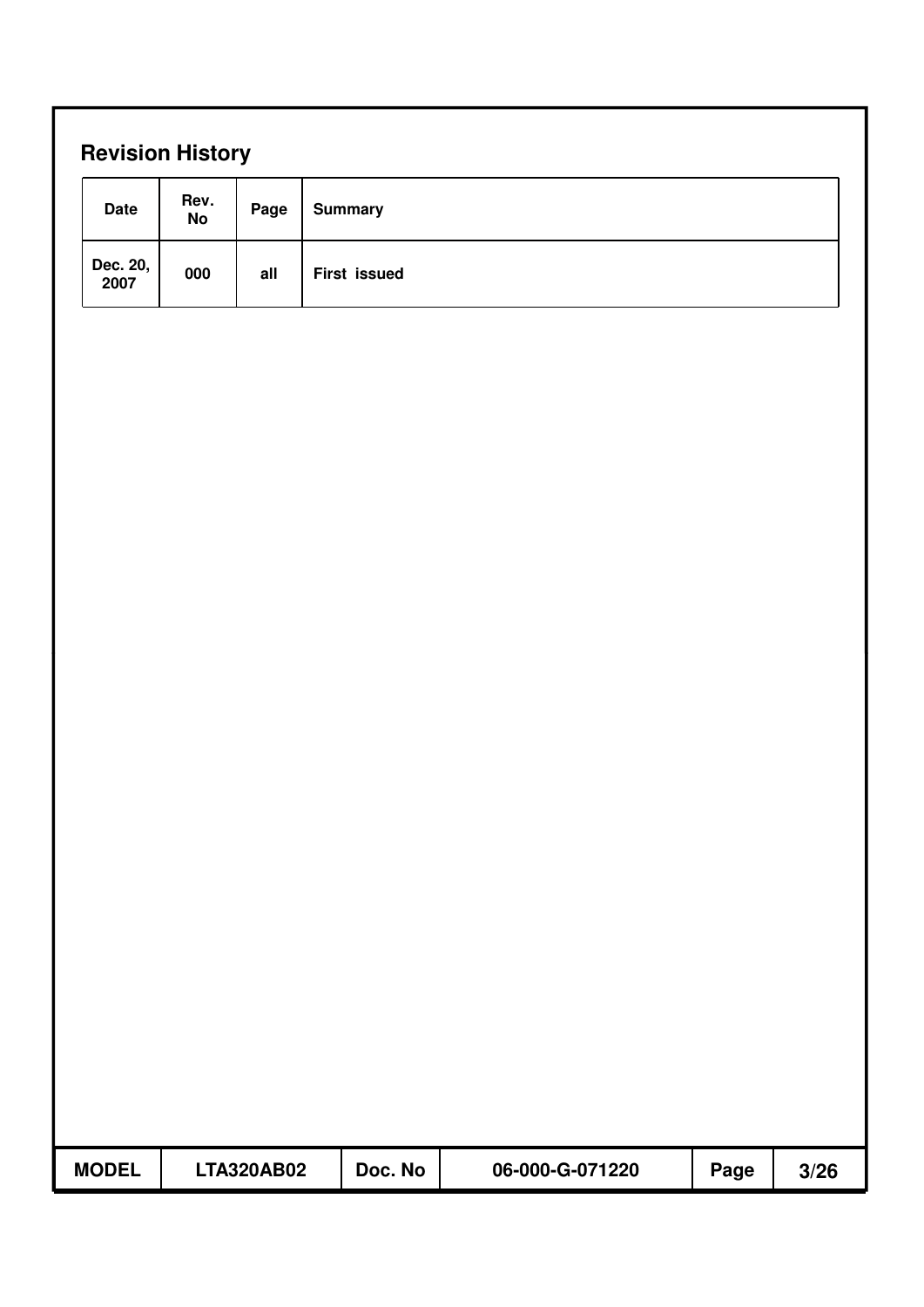#### **General Description**

#### **Description**

**LTA320AB02** is a color active matrix liquid crystal display (LCD) that uses amorphous silicon TFT(Thin Film Transistor) as switching components. This model is composed of a TFT LCD panel, a driver circuit and a back light unit. The resolution of a 32.0" is 1366 x 768 and this model can display up to 16.7 million colors with wide viewing angle of 89° or higher in all directions. This panel is intended to support applications to provide a excellent performance for Flat Panel Display such as Home-alone Multimedia TFT-LCD TV and High Definition TV.

#### **Features**

- ! RoHS compliance (Pb-free)
- ! High contrast & aperture ratio with wide color gamut
- ! PVA( Patterned Vertical Align) mode
- **.** Wide viewing angle  $(\pm 178^\circ)$
- **E** High speed response
- **HD resolution (16:9)**
- **ELOW Power consumption**
- **E** Direct Type 12 CCFLs (Cold Cathode Fluorescent Lamp)
- ! DE(Data Enable) mode
- ! LVDS (Low Voltage Differential Signaling) interface (1pixel/clock)

|              | <b>Items</b>               |                                                     | Specification                  | Unit              | <b>Note</b> |      |
|--------------|----------------------------|-----------------------------------------------------|--------------------------------|-------------------|-------------|------|
|              | Module Size                | 760.0(H <sub>TYP</sub> ) x 450.0(V <sub>TYP</sub> ) |                                | mm                | ±1.0mm      |      |
|              |                            |                                                     | 50.5( $D_{MAX}$ )              |                   |             |      |
|              | Weight                     |                                                     | 7,500 (max)                    | g                 |             |      |
|              | <b>Pixel Pitch</b>         |                                                     | $0.51075(H) \times 0.51075(W)$ | mm                |             |      |
|              | <b>Active Display Area</b> |                                                     | 697.6845(H) x 392.256(V)       | mm                |             |      |
|              | <b>Surface Treatment</b>   |                                                     | Haze 14%, Hard-coating (3H)    |                   |             |      |
|              | <b>Display Colors</b>      | 8 bit - 16.7M                                       |                                | colors            |             |      |
|              | Number of Pixels           |                                                     | 1366 x 768                     | pixel             |             |      |
|              | <b>Pixel Arrangement</b>   |                                                     | <b>RGB Horizontal stripe</b>   |                   |             |      |
|              | Display Mode               |                                                     | <b>Normally Black</b>          | -                 |             |      |
|              | Luminance of White         | 450 (Typ.)                                          |                                | cd/m <sup>2</sup> |             |      |
|              |                            |                                                     |                                |                   |             |      |
| <b>MODEL</b> | <b>LTA320AB02</b>          | Doc. No                                             | 06-000-G-071220                |                   | Page        | 4/26 |

## **General Information**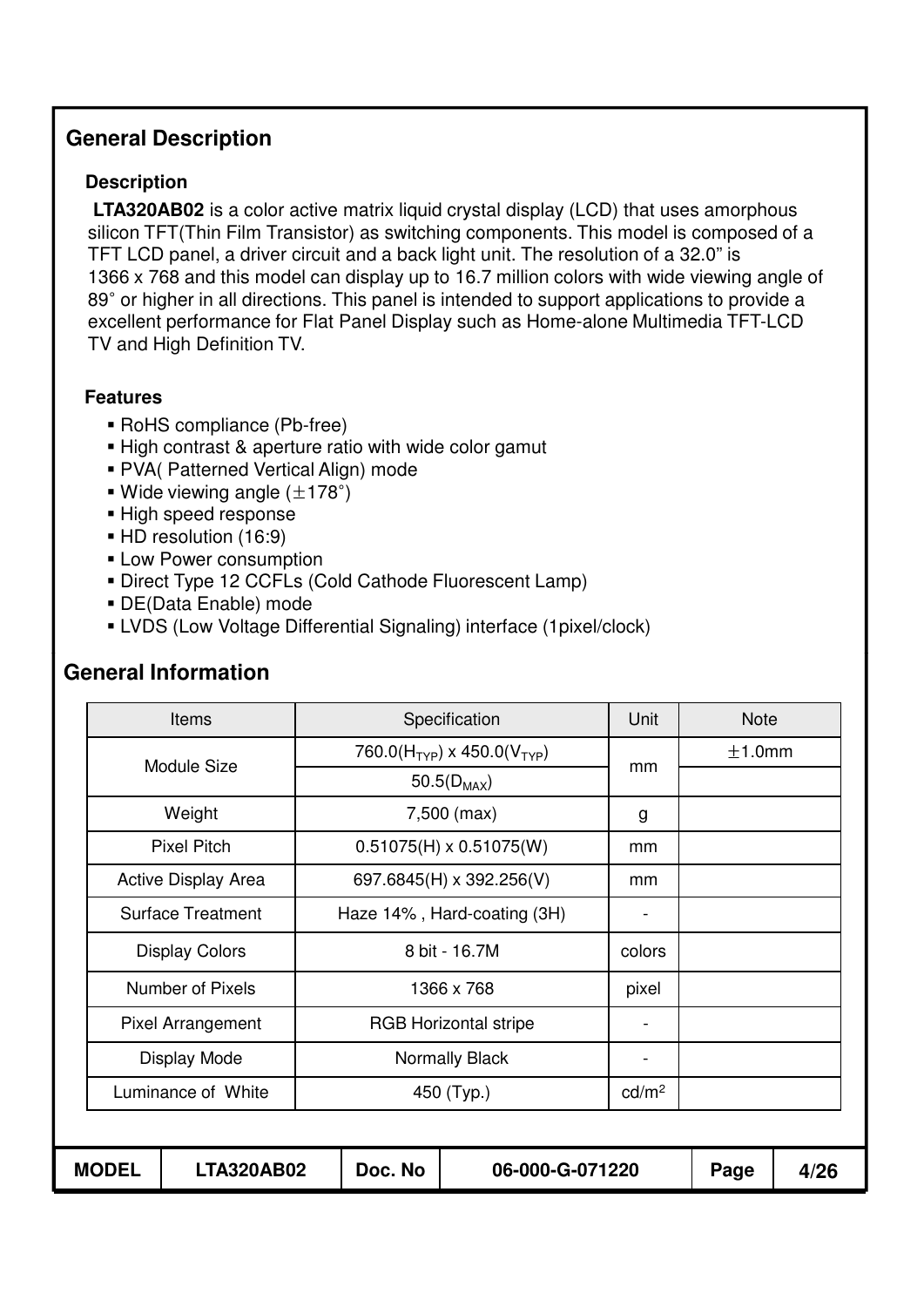#### **1. Absolute Maximum Ratings**

If the condition exceeds maximum ratings, it can cause malfunction or unrecoverable damage to the device.

| Item                                        |                            | Symbol                      | Min.  | Max. | Unit | <b>Note</b> |
|---------------------------------------------|----------------------------|-----------------------------|-------|------|------|-------------|
| <b>Power Supply Voltage</b>                 | $\mathsf{V}_{\mathsf{DD}}$ | 10.8                        | 13.2  | V    | (1)  |             |
| Storage temperature                         |                            | $\mathsf{T}_{\texttt{STG}}$ | $-20$ | 60   | °C   | (2)         |
| Glass surface<br>temperature<br>(Operation) | Center                     | $\mathsf{T}_{\mathsf{OPR}}$ | 0     | 50   | °C   | (2)         |
| Shock (non - operating)                     |                            | $S_{\text{nop}}$            |       | 50   | G    | (3)         |
| Vibration (non - operating)                 |                            | $V_{\mathsf{nop}}$          |       | 1.5  | G    | (4)         |

Note (1) Ta=  $25 \pm 2$  °C

(2) Temperature and relative humidity range are shown in the figure below.

- a. 90 % RH Max. (Ta  $\leq$  39 °C)
- b. Relative Humidity is 90% or less.  $(Ta > 39 °C)$
- c. No condensation
- (3) 11ms, sine wave, one time for  $\pm X$ ,  $\pm Y$ ,  $\pm Z$  axis
- (4) 10-300 Hz, Sweep rate 10min, 30min for X,Y,Z axis

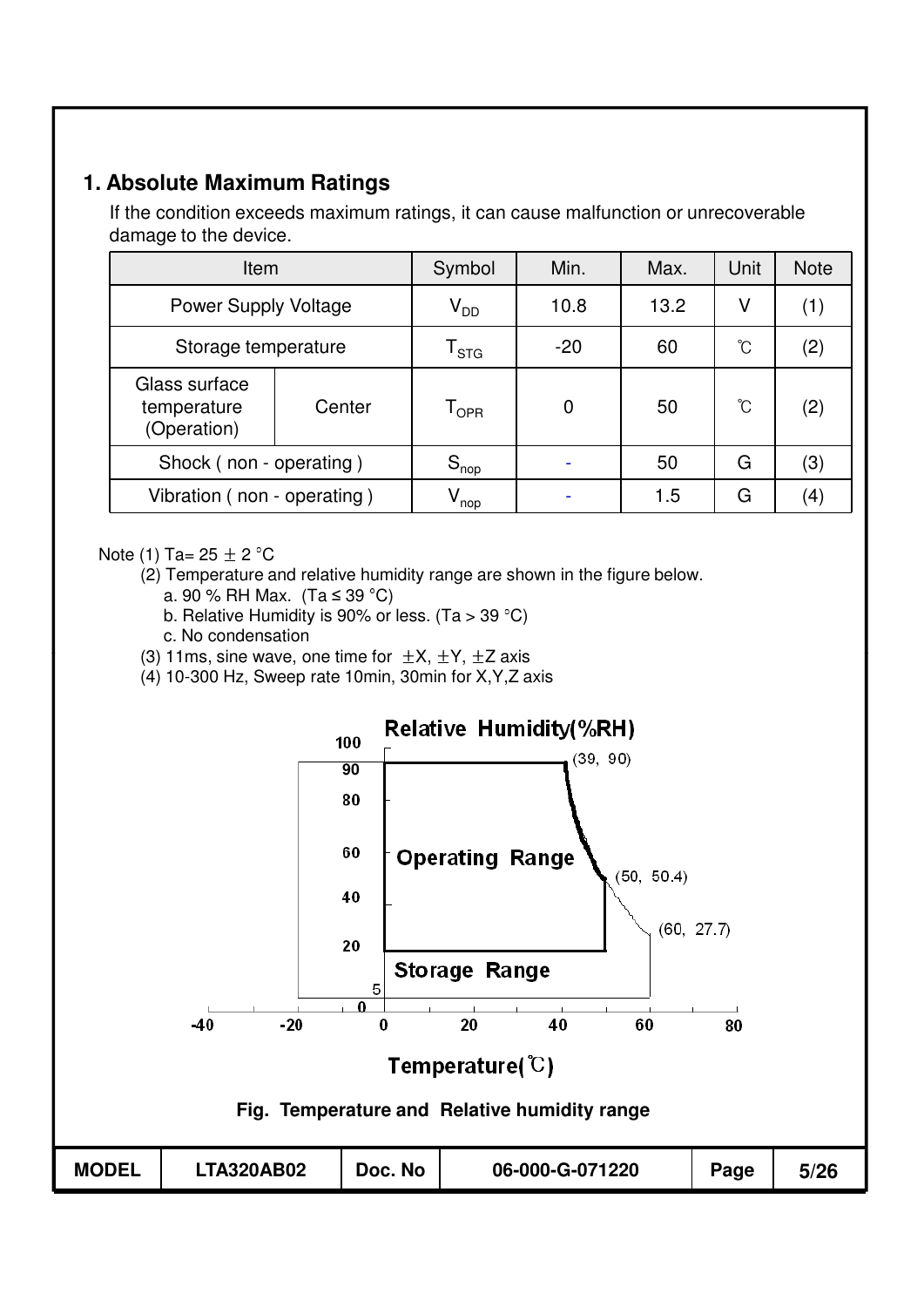## **2. Optical Characteristics**

The optical characteristics should be measured in a dark room or equivalent. Measuring equipment : TOPCON RD-80S,TOPCON SR-3, ELDIM EZ-Contrast

| Item                                        |                       | Symbol                           | Condition                            | Min.                     | Typ.   | Max.                     | Unit   | <b>Note</b>          |             |
|---------------------------------------------|-----------------------|----------------------------------|--------------------------------------|--------------------------|--------|--------------------------|--------|----------------------|-------------|
| <b>Contrast Ratio</b><br>(Center of screen) |                       | C/R                              |                                      | 2,000                    | 3,000  |                          |        | (1)<br>SR-3          |             |
| Response<br>Time                            | $G$ -to- $G$<br>(Avg) | Tg                               | Normal<br>$\theta L$ , R=0           | $\overline{\phantom{a}}$ | 8      | 16                       |        | (3)<br><b>RD-80S</b> |             |
| Luminance of White<br>(Center of screen)    |                       | $Y_L$                            |                                      |                          | 400    | 500                      |        | cd/m <sup>2</sup>    | (4)<br>SR-3 |
|                                             | Red                   | <b>Rx</b>                        |                                      |                          | 0.644  |                          |        |                      |             |
|                                             |                       | Ry                               | $\theta$ <b>U</b> , <b>D</b> =0      |                          | 0.337  |                          |        |                      |             |
|                                             | Green                 | Gx                               | Viewing                              |                          | 0.290  | TYP.<br>$+0.03$          |        | (5), (6)<br>SR-3     |             |
| Color<br>Chromaticity<br>(CIE 1931)         |                       | Gy                               | Angle                                | TYP.                     | 0.610  |                          |        |                      |             |
|                                             | <b>Blue</b>           | <b>Bx</b>                        |                                      | $-0.03$                  | 0.149  |                          |        |                      |             |
|                                             |                       | By                               |                                      |                          | 0.066  |                          |        |                      |             |
|                                             | White                 | Wx                               |                                      |                          |        | 0.280                    |        |                      |             |
|                                             |                       | Wy                               |                                      |                          |        | 0.290                    |        |                      |             |
| <b>Color Gamut</b>                          |                       |                                  |                                      |                          | 72     |                          | $\%$   | (5)<br>SR-3          |             |
| <b>Color Temperature</b>                    |                       |                                  |                                      | 8,000                    | 10,000 | 12,000                   | Κ      | (5)<br>SR-3          |             |
|                                             | Hor.                  | $\theta_L$                       |                                      | 75                       | 89     | $\overline{\phantom{a}}$ |        |                      |             |
| Viewing                                     |                       | $\theta_{\mathsf{R}}$            | $C/R \ge 10$                         | 75                       | 89     | $\overline{\phantom{a}}$ | Degree | (6)                  |             |
| Angle                                       | Ver.                  | $\boldsymbol{\theta}_\mathsf{U}$ | 75<br>89<br>$\overline{\phantom{a}}$ | <b>EZ-Contrast</b>       |        |                          |        |                      |             |
|                                             |                       | $\boldsymbol{\theta}_\mathsf{D}$ |                                      | 75                       | 89     | $\overline{\phantom{0}}$ |        |                      |             |
| <b>Brightness Uniformity</b><br>(9 Points)  |                       | $\mathsf{B}_{\mathsf{uni}}$      |                                      |                          |        | 25                       | $\%$   | (2)<br>SR-3          |             |

 $(Ta = 25 \pm 2^{\circ}C, \text{ VDD=12V}, \text{fv} = 60\text{Hz}, \text{f}_{DCI K} = 78\text{MHz}$ 

- Test Equipment Setup

The measurement should be executed in a stable, windless and dark room between 40min and 60min after lighting the back light at the given temperature for stabilization of the back light. This should be measured in the center of screen.

Environment condition : Ta =  $25 \pm 2$  °C

| <b>MODEL</b> | <b>LTA320AB02</b> | Doc. No | 06-000-G-071220 | Page | 6/26 |
|--------------|-------------------|---------|-----------------|------|------|
|              |                   |         |                 |      |      |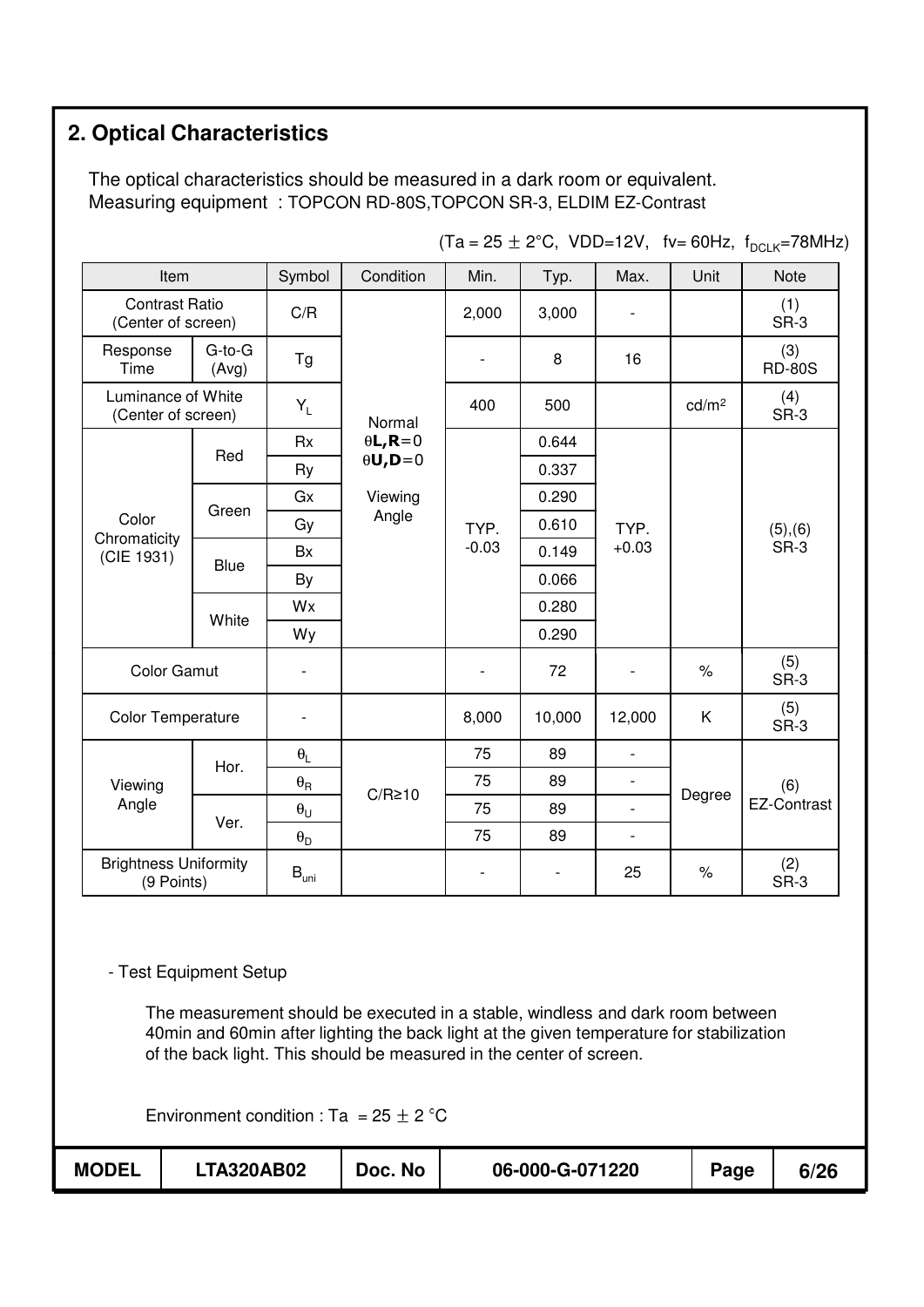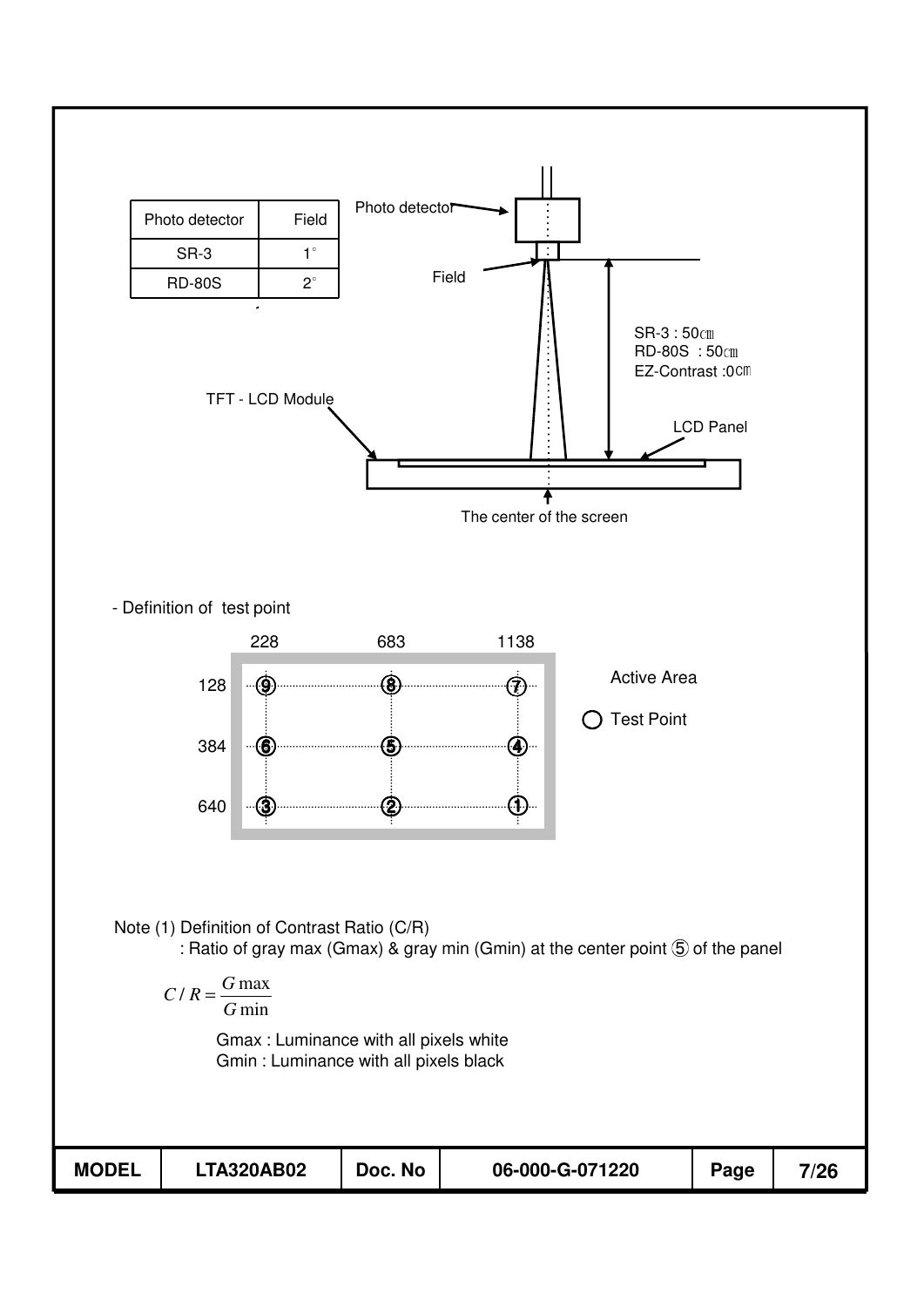Note (2) Definition of 9 points brightness uniformity ( Test pattern : Full White )

 $Buni = 100 * \frac{(B \max - B \min)}{B \max}$  $B$  max

> Bmax : Maximum brightness Bmin : Minimum brightness

Note (3) Definition of Response time : Sum of Tr, Tf

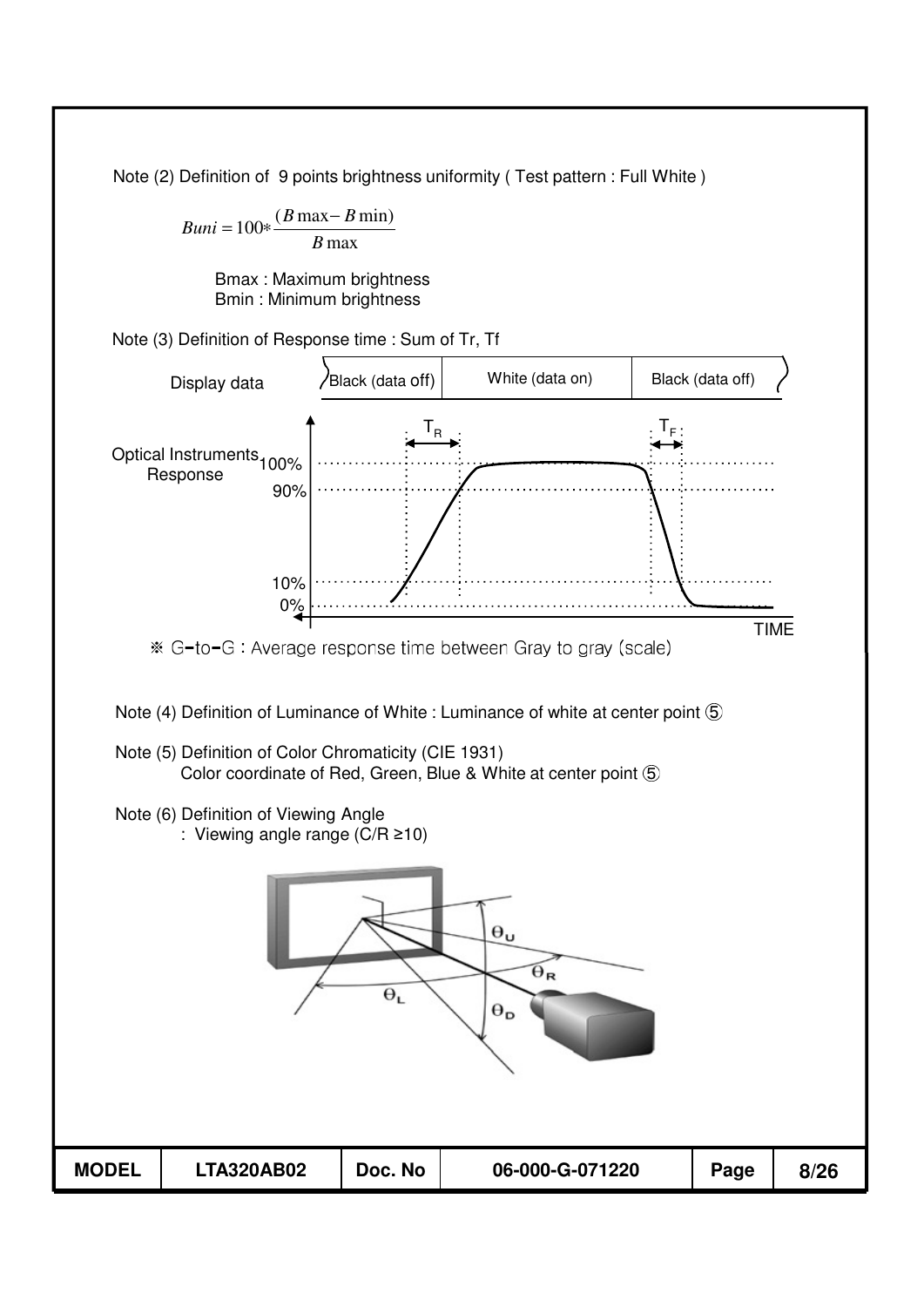## **3. Electrical Characteristics**

#### 3.1 TFT LCD Module

The connector for display data & timing signal should be connected.

Ta =  $25^{\circ}$ C  $\pm$  2  $^{\circ}$ C

| Item                          |                                | Symbol                 | Min. | Typ. | Max. | Unit       | <b>Note</b> |
|-------------------------------|--------------------------------|------------------------|------|------|------|------------|-------------|
|                               | <b>Voltage of Power Supply</b> | $V_{DD}$               | 10.8 | 12.0 | 13.2 | ٧          | (1)         |
| Current<br>of Power<br>Supply | (a) Black                      |                        |      | 600  | 800  | mA         | (2), (3)    |
|                               | (b) White                      | <b>I</b> <sub>DD</sub> |      | 750  | 950  | mA         |             |
|                               | (c) V-Stripe                   |                        |      | 720  | 920  | mA         |             |
| <b>Vsync Frequency</b>        |                                | $f_V$                  | 48   | 60   | 66   | Hz         |             |
| <b>Hsync Frequency</b>        |                                | $f_H$                  | 46   | 48   | 52   | kHz        |             |
| Main Frequency                |                                | <b>PCLK</b>            | 67   | 75   | 82   | <b>MHz</b> |             |
| <b>Rush Current</b>           |                                | 'RUSH                  |      |      | 4    | Α          | (4)         |

Note (1) The ripple voltage should be controlled under 10% of  $V_{DD}$ .

- (2) fv=60Hz, fDCLK = 78MHz,  $V_{DD}$  = 12.0V, DC Current.
- (3) Power dissipation check pattern (LCD Module only)
- a) Black Pattern b) White Pattern c) V-Stripe
- -









Rush Current  $I_{RUSH}$  can be measured when  $T_{RUSH}$ . is 470 $\mu$ s.

| <b>MODEL</b> | <b>LTA320AB02</b> | Doc. No | 06-000-G-071220 | Page | 9/26 |
|--------------|-------------------|---------|-----------------|------|------|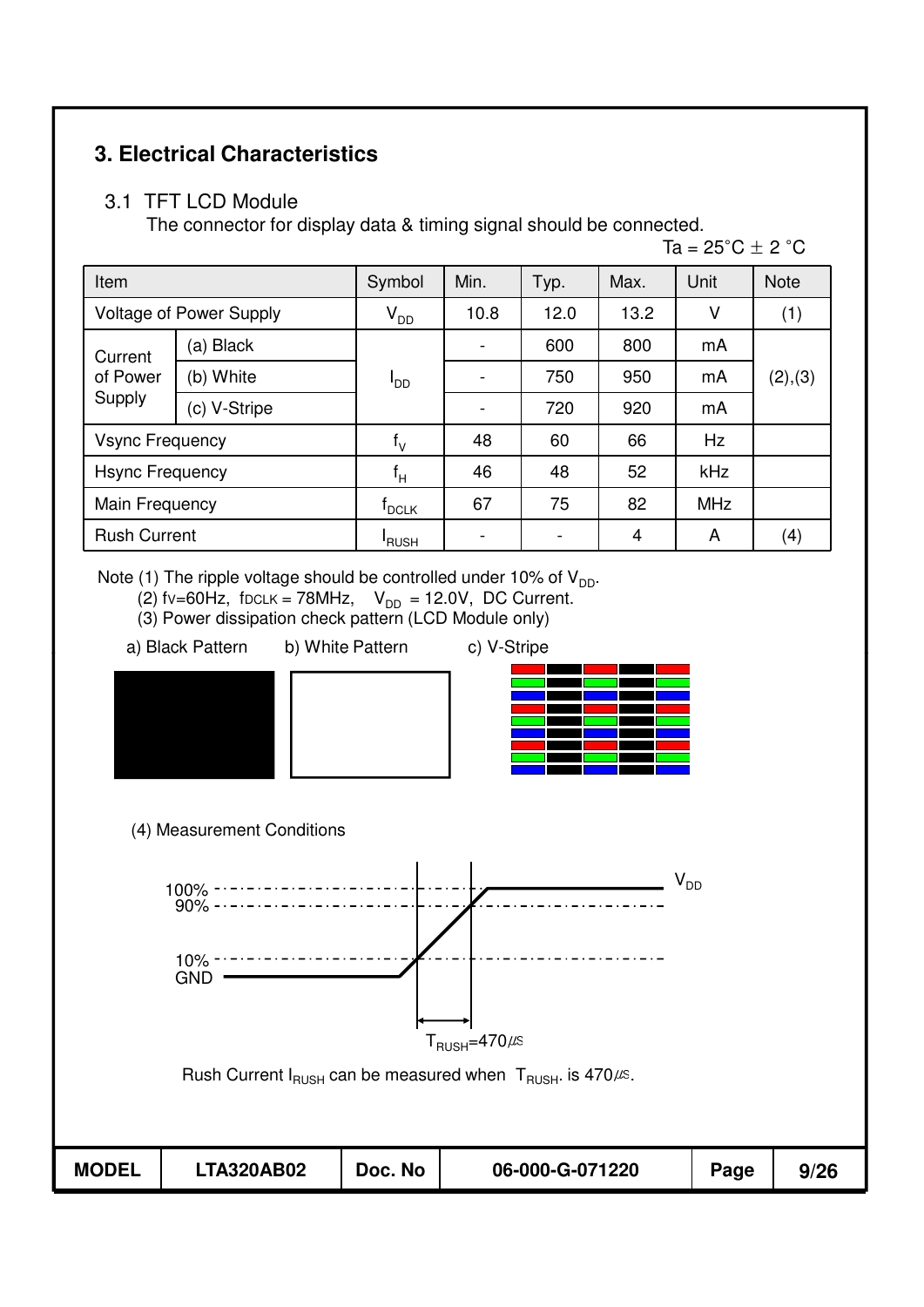## 3.2 Back Light Unit

The back light unit contains 12 direct-lighting type CCFLs ( Cold Cathode Fluorescent Lamp ). The characteristics of lamps are shown in the following tables.

Ta=25  $\pm$  2°C

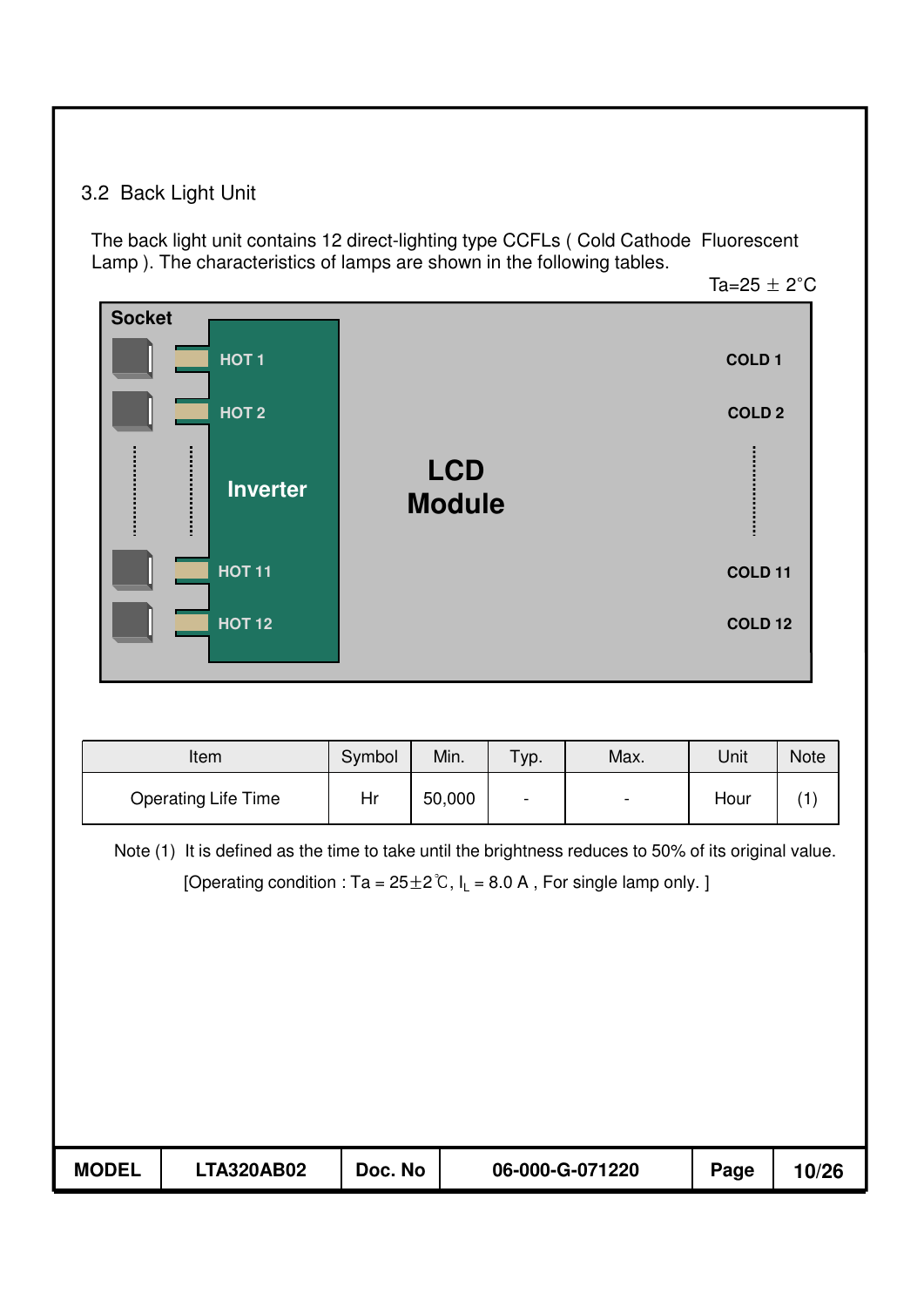|                  |                              | <b>Conditions</b>           |                              | <b>Specifications</b>    |             | <b>Unit</b> | <b>Note</b>         |  |
|------------------|------------------------------|-----------------------------|------------------------------|--------------------------|-------------|-------------|---------------------|--|
| <b>Items</b>     | Symbol                       |                             | Min.                         | Typ.                     | Max.        |             |                     |  |
| Input<br>Voltage | Vin                          |                             | 22                           | 24                       | 26          | V           | Ta=25 $\pm$ 2 °C    |  |
| Input<br>Current | lin                          | $V$ in=24.0V<br>$Vdim=3.3V$ | $\blacksquare$               | 4.1                      |             | Adc         | (1)                 |  |
| Frequency        | $\mathsf{F}_{\mathsf{LAMP}}$ | Vin= $24.0 V$               | 62                           | 63.5                     | 65          | <b>kHz</b>  | After 2 Hours       |  |
| Lamp<br>current  | $I_{\rm O}$                  | $V$ in=24.0V<br>$Vdim=3.3V$ | 7.5                          | 8.0                      | 8.5         | mArms       | Warm-Up<br>@Vin=24V |  |
| <b>Backlight</b> | ON                           | Vin= $24.0 V$               | 2.4                          |                          | 5.25        | V           |                     |  |
| On/Off           | <b>OFF</b>                   | Vin= $24.0 V$               | $\overline{0}$               |                          | 0.8         |             |                     |  |
| Dimming          |                              | Max Lum                     | 3.3                          | $\overline{\phantom{0}}$ |             |             |                     |  |
| Control          | $V_{\text{DIM}}$             | Min. Lum                    | $\qquad \qquad \blacksquare$ | $\overline{\phantom{0}}$ | $\mathbf 0$ | V           |                     |  |

## 3.3 Inverter Input Condition & Specification

Note) Power Consumption is measured when 500[cd/m<sup>2</sup>] of luminance which is the typical luminance. Lamp Current is measured at the point before Lamp.

(1) Max Value of the Power Consumption is measured after 60 min warm-up.

\* Initial turn-on time : From 0sec to 60min after turn-on

.

| <b>MODEL</b> | LTA320AB02 | Doc. No | 06-000-G-071220 | Page | 1/26 |
|--------------|------------|---------|-----------------|------|------|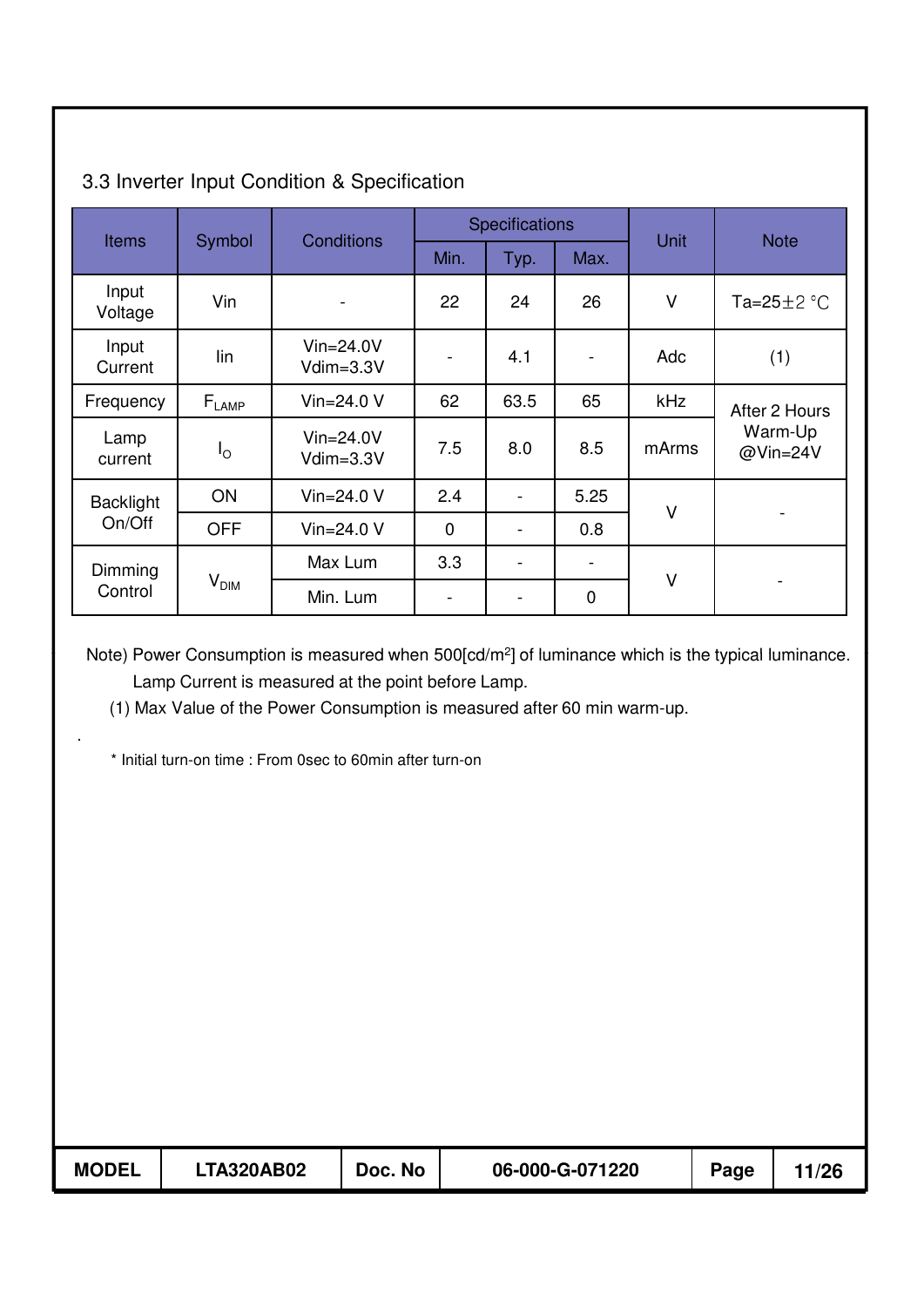## **4. Input Terminal Pin Assignment**

**4.1. Input Signal & Power Connector : FI-E30S (JAE)** 

| PIN No.      | Description           | PIN No. | Description           |
|--------------|-----------------------|---------|-----------------------|
| 1            | No Connection (Note1) | 16      | <b>GND</b>            |
| $\mathbf{2}$ | No Connection (Note1) | 17      | RxIN3-                |
| 3            | No Connection (Note1) | 18      | RxIN3+                |
| 4            | <b>GND</b>            | 19      | <b>GND</b>            |
| 5            | RxIN0-                | 20      | <b>GND</b>            |
| 6            | RxIN0+                | 21      | LVDS OPTION (Note 2)  |
| 7            | <b>GND</b>            | 22      | No Connection (Note1) |
| 8            | RxIN1-                | 23      | <b>GND</b>            |
| 9            | $RxIN1+$              | 24      | <b>GND</b>            |
| 10           | <b>GND</b>            | 25      | <b>GND</b>            |
| 11           | RxIN2-                | 26      | Vin                   |
| 12           | RxIN2+                | 27      | Vin                   |
| 13           | <b>GND</b>            | 28      | Vin                   |
| 14           | RxCLK-                | 29      | Vin                   |
| 15           | RxCLK+                | 30      | Vin                   |

Note1) No Connection: **This PINS are only used for SAMSUNG internal using. DO NOT CONNECT** 

Note2) LVDS OPTION : If this PIN is HIGH  $(3.3 \text{ V}) \rightarrow \text{Normal LVDS}$  format LOW  $(GND) \rightarrow JEIDA$  LVDS format

SEQUENCE : On = V<sub>DD</sub>(T1) ≥ LVDS Option ≥ Interface Signal(T2) **OFF = Interface Signal(T3) ≥ LVDS Option ≥ VDD** 

| <b>MODEL</b> | <b>LTA320AB02</b> | Doc. No | 06-000-G-071220 | Page | 12/26 |
|--------------|-------------------|---------|-----------------|------|-------|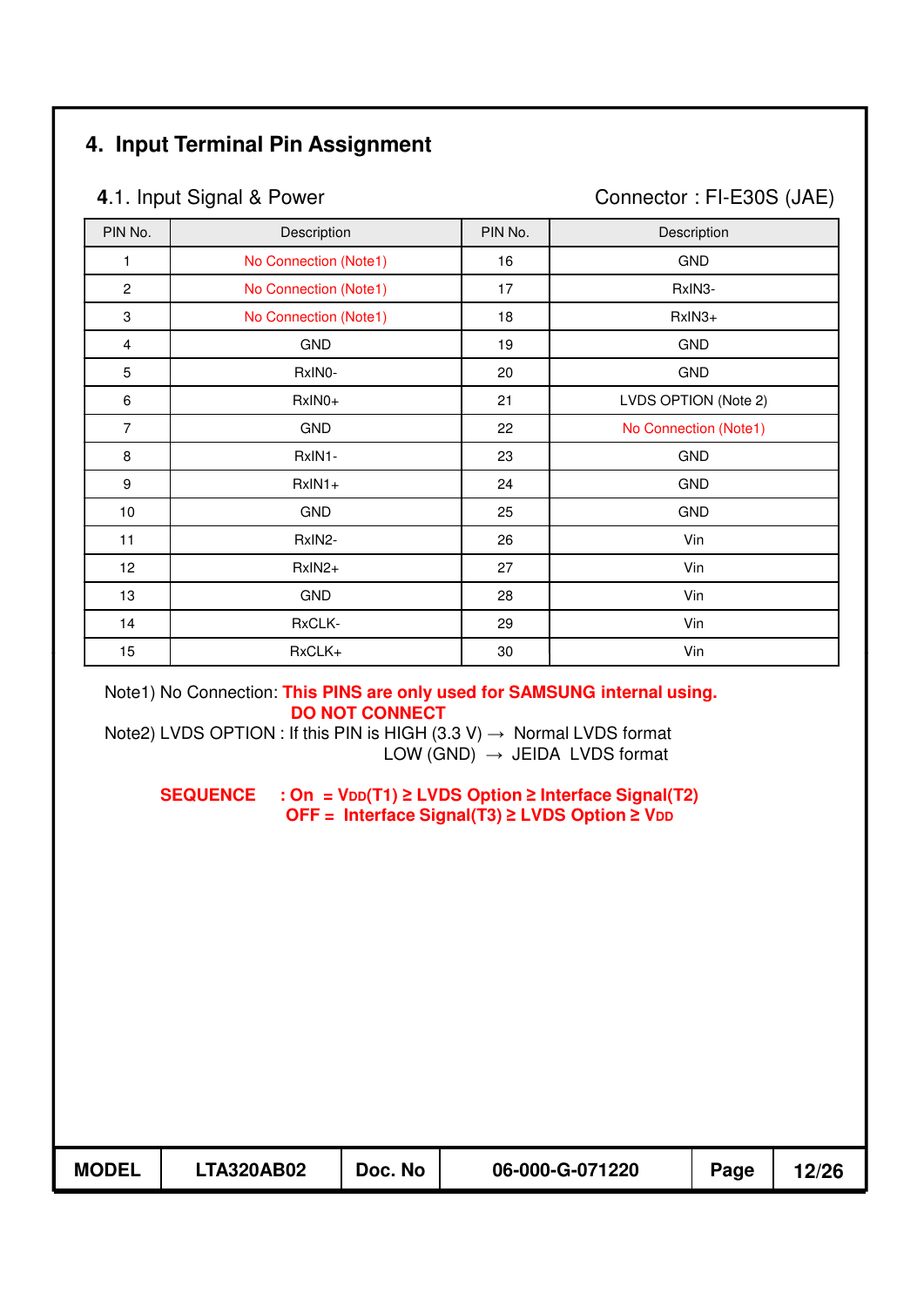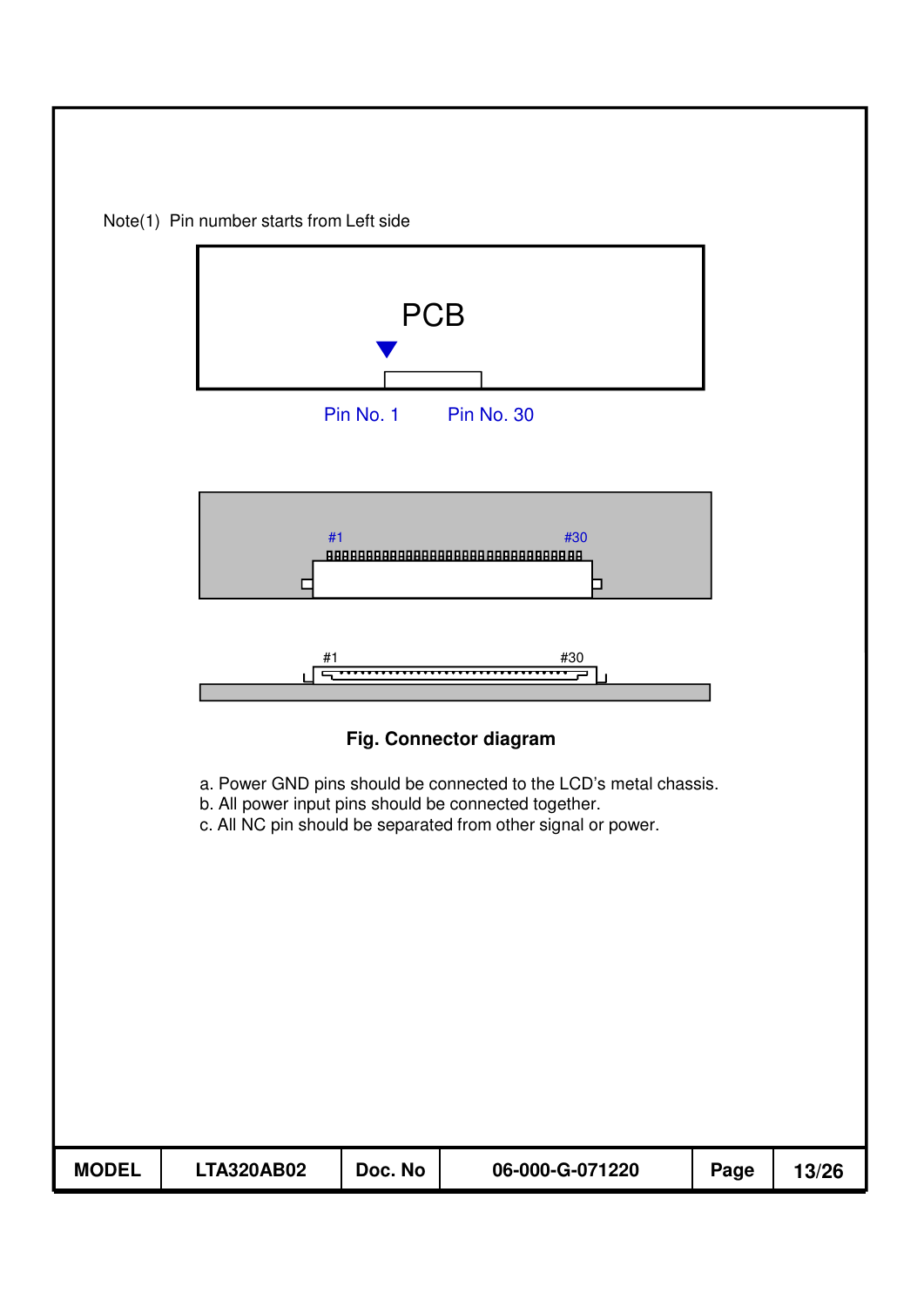## 4.2. Inverter Input Pin Configuration

Connector : S14B-PHA-SM-TB(LF) (JST)

| Pin No.        | <b>Pin Configuration (FUNCTION)</b>                   |
|----------------|-------------------------------------------------------|
| 1              | 24 V                                                  |
| $\overline{2}$ | 24 V                                                  |
| 3              | 24 V                                                  |
| 4              | 24 V                                                  |
| 5              | 24 V                                                  |
| 6              | <b>GND</b>                                            |
| 7              | <b>GND</b>                                            |
| 8              | <b>GND</b>                                            |
| 9              | <b>GND</b>                                            |
| 10             | <b>GND</b>                                            |
| 11             | No Connection (DO NOT CONNECT)                        |
| 12             | Backlight On / Off [ON: 2.4 - 5.25 V, OFF: 0 - 0.8 V] |
| 13             | Dimming Control [0V:Min, 3.3V:Max]                    |
| 14             | No Connection (DO NOT CONNECT)                        |

#### 4.3. Inverter Input Power Sequence

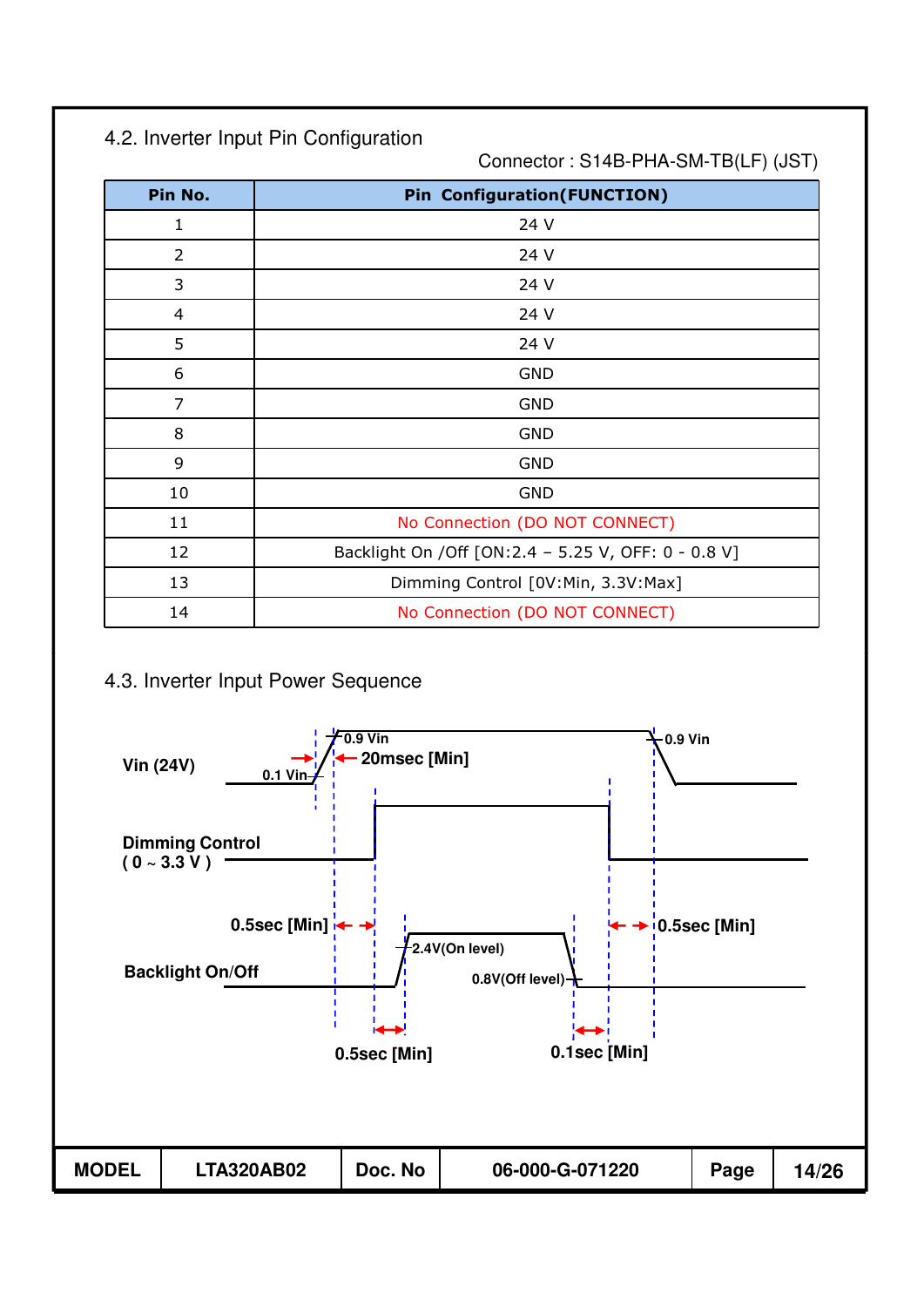## 4.4 LVDS Interface

- LVDS Receiver : Tcon (merged)

- Data Format (JEIDA & VESA)

|              |                   | LVDS pin     | <b>JEIDA - DATA</b> |                | <b>VESA-DATA</b> |       |  |
|--------------|-------------------|--------------|---------------------|----------------|------------------|-------|--|
|              |                   | TxIN/RxOUT0  | R <sub>2</sub>      |                | R <sub>0</sub>   |       |  |
|              |                   | TxIN/RxOUT1  | R <sub>3</sub>      |                | R1               |       |  |
|              |                   | TxIN/RxOUT2  | R <sub>4</sub>      |                | R <sub>2</sub>   |       |  |
|              | TxOUT/RxIN0       | TxIN/RxOUT3  | R <sub>5</sub>      |                | R <sub>3</sub>   |       |  |
|              |                   | TxIN/RxOUT4  | R <sub>6</sub>      |                | R <sub>4</sub>   |       |  |
|              |                   | TxIN/RxOUT6  | R <sub>7</sub>      |                | R <sub>5</sub>   |       |  |
|              |                   | TxIN/RxOUT7  | G <sub>2</sub>      |                | G <sub>0</sub>   |       |  |
|              |                   | TxIN/RxOUT8  | G <sub>3</sub>      |                | G <sub>1</sub>   |       |  |
|              |                   | TxIN/RxOUT9  | G <sub>4</sub>      |                | G <sub>2</sub>   |       |  |
|              |                   | TxIN/RxOUT12 | G <sub>5</sub>      |                | G <sub>3</sub>   |       |  |
|              | TxOUT/RxIN1       | TxIN/RxOUT13 | G <sub>6</sub>      |                | G <sub>4</sub>   |       |  |
|              |                   | TxIN/RxOUT14 | G7                  |                | G <sub>5</sub>   |       |  |
|              |                   | TxIN/RxOUT15 | <b>B2</b>           |                | B <sub>0</sub>   |       |  |
|              |                   | TxIN/RxOUT18 | B <sub>3</sub>      |                | <b>B1</b>        |       |  |
|              |                   | TxIN/RxOUT19 | <b>B4</b>           |                | B <sub>2</sub>   |       |  |
|              |                   | TxIN/RxOUT20 | <b>B5</b>           |                | B <sub>3</sub>   |       |  |
|              |                   | TxIN/RxOUT21 | B <sub>6</sub>      |                | <b>B4</b>        |       |  |
|              | TxOUT/RxIN2       | TxIN/RxOUT22 | <b>B7</b>           |                | B <sub>5</sub>   |       |  |
|              |                   | TxIN/RxOUT24 | <b>HSYNC</b>        |                | <b>HSYNC</b>     |       |  |
|              |                   | TxIN/RxOUT25 | <b>VSYNC</b>        |                | <b>VSYNC</b>     |       |  |
|              |                   | TxIN/RxOUT26 | <b>DEN</b>          |                | <b>DEN</b>       |       |  |
|              |                   | TxIN/RxOUT27 | R <sub>0</sub>      |                | R <sub>6</sub>   |       |  |
|              |                   | TxIN/RxOUT5  | R1                  |                |                  |       |  |
|              |                   | TxIN/RxOUT10 | G <sub>0</sub>      |                | G <sub>6</sub>   |       |  |
|              | TxOUT/RxIN3       | TxIN/RxOUT11 | G <sub>1</sub>      |                | G7               |       |  |
|              |                   | TxIN/RxOUT16 | B <sub>0</sub>      | B <sub>6</sub> |                  |       |  |
|              |                   | TxIN/RxOUT17 | <b>B1</b>           | <b>B7</b>      |                  |       |  |
|              |                   | TxIN/RxOUT23 | <b>RESERVED</b>     |                | <b>RESERVED</b>  |       |  |
| <b>MODEL</b> | <b>LTA320AB02</b> | Doc. No      | 06-000-G-071220     |                | Page             | 15/26 |  |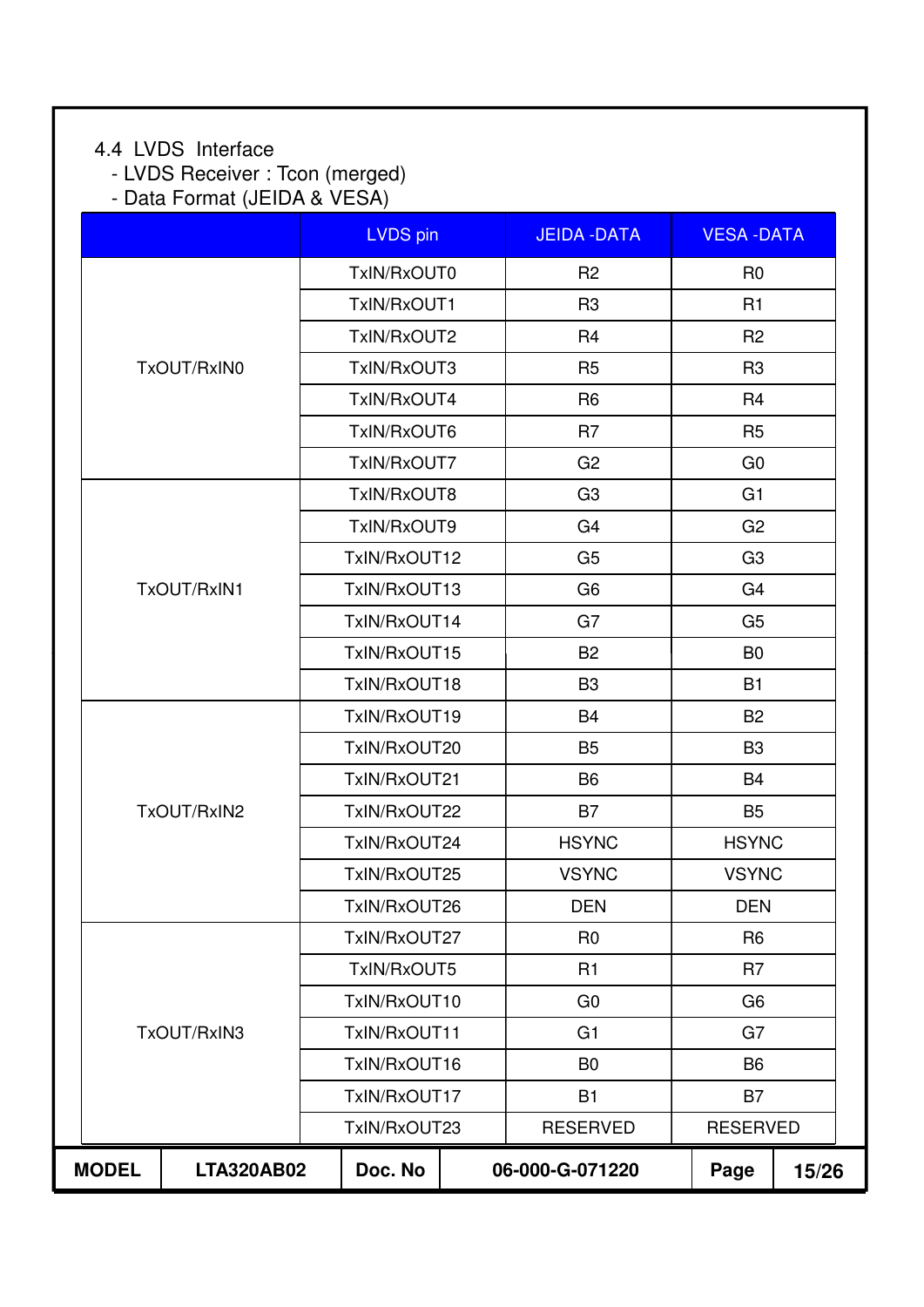|                      |                                                                                                                                                                  |                      |                      |                      |                   |                      |                      |                |                |                      |                |                      |                | <b>DATA SIGNAL</b>   |                      |                |              |                      |                      |                |                      |                |                      |              |                | <b>GRAY</b>              |
|----------------------|------------------------------------------------------------------------------------------------------------------------------------------------------------------|----------------------|----------------------|----------------------|-------------------|----------------------|----------------------|----------------|----------------|----------------------|----------------|----------------------|----------------|----------------------|----------------------|----------------|--------------|----------------------|----------------------|----------------|----------------------|----------------|----------------------|--------------|----------------|--------------------------|
| <b>COLOR</b>         | <b>DISPLAY</b><br>(8bit)                                                                                                                                         |                      |                      |                      |                   | <b>RED</b>           |                      |                |                |                      |                |                      | <b>GREEN</b>   |                      |                      |                |              |                      |                      |                |                      | <b>BLUE</b>    |                      |              |                | <b>SCALE</b>             |
|                      |                                                                                                                                                                  | R <sub>0</sub>       | R1                   | R <sub>2</sub>       | R <sub>3</sub>    | R <sub>4</sub>       | R <sub>5</sub>       | R <sub>6</sub> | R <sub>7</sub> | G <sub>0</sub>       | G <sub>1</sub> | G <sub>2</sub>       | G <sub>3</sub> | G <sub>4</sub>       | G <sub>5</sub>       | G <sub>6</sub> | G7           | B <sub>0</sub>       | <b>B1</b>            | B <sub>2</sub> | B <sub>3</sub>       | <b>B4</b>      | <b>B5</b>            | <b>B6</b>    | B <sub>7</sub> | LEVEL                    |
|                      | <b>BLACK</b>                                                                                                                                                     | $\mathbf 0$          | 0                    | 0                    | 0                 | 0                    | $\mathbf 0$          | 0              | 0              | 0                    | 0              | $\mathbf 0$          | 0              | 0                    | $\mathbf 0$          | 0              | 0            | 0                    | 0                    | 0              | 0                    | $\mathbf 0$    | $\mathbf 0$          | 0            | 0              |                          |
|                      | <b>BLUE</b>                                                                                                                                                      | 0                    | 0                    | 0                    | 0                 | $\mathbf 0$          | $\mathbf 0$          | 0              | 0              | 0                    | $\mathbf 0$    | $\mathbf 0$          | 0              | 0                    | $\mathbf 0$          | 0              | $\mathbf 0$  | 1                    | 1                    | 1              | 1                    | $\mathbf{1}$   | $\mathbf{1}$         | 1            | 1              | $\overline{\phantom{a}}$ |
|                      | <b>GREEN</b>                                                                                                                                                     | 0                    | 0                    | 0                    | 0                 | 0                    | $\mathbf 0$          | 0              | 0              | 1                    | 1              | 1                    | 1              | $\mathbf{1}$         | 1                    | 1              | $\mathbf{1}$ | 0                    | 0                    | 0              | 0                    | $\mathbf 0$    | $\mathbf 0$          | 0            | 0              | $\sim$                   |
| <b>BASIC</b>         | <b>CYAN</b>                                                                                                                                                      | 0                    | 0                    | 0                    | 0                 | 0                    | $\mathbf 0$          | 0              | 0              | 1                    | 1              | 1                    | $\mathbf{1}$   | $\mathbf{1}$         | $\mathbf{1}$         | 1              | $\mathbf{1}$ | 1                    | 1                    | 1              | 1                    | $\mathbf{1}$   | 1                    | 1            | 1              | $\sim$                   |
| <b>COLOR</b>         | RED                                                                                                                                                              | 1                    | 1                    | $\mathbf{1}$         | 1                 | $\mathbf{1}$         | 1                    | 1              | 1              | 0                    | 0              | 0                    | 0              | 0                    | 0                    | 0              | 0            | 0                    | 0                    | 0              | 0                    | 0              | $\mathbf 0$          | 0            | 0              | $\sim$                   |
|                      | <b>MAGENTA</b>                                                                                                                                                   | $\mathbf{1}$         | 1                    | 1                    | 1                 | $\mathbf{1}$         | $\mathbf{1}$         | 1              | $\mathbf{1}$   | 0                    | 0              | 0                    | 0              | $\mathbf 0$          | $\mathbf 0$          | 0              | 0            | 1                    | 1                    | 1              | 1                    | $\mathbf{1}$   | 1                    | 1            | 1              | $\sim$                   |
|                      | <b>YELLOW</b>                                                                                                                                                    | $\mathbf{1}$         | 1                    | 1                    | 1                 | 1                    | $\mathbf{1}$         | 1              | $\mathbf{1}$   | -1                   | 1              | $\mathbf{1}$         | 1              | $\mathbf{1}$         | 1                    | -1             | $\mathbf{1}$ | 0                    | 0                    | 0              | 0                    | 0              | $\mathbf 0$          | 0            | 0              | $\sim$                   |
|                      | <b>WHITE</b>                                                                                                                                                     | $\mathbf{1}$         | 1                    | $\mathbf{1}$         | 1                 | $\mathbf{1}$         | $\mathbf{1}$         | $\mathbf{1}$   | $\mathbf{1}$   | 1                    | 1              | $\mathbf{1}$         | 1              | $\mathbf{1}$         | $\mathbf{1}$         | $\mathbf{1}$   | $\mathbf{1}$ | $\mathbf{1}$         | 1                    | $\mathbf{1}$   | 1                    | $\mathbf{1}$   | $\mathbf{1}$         | $\mathbf{1}$ | 1              |                          |
|                      | <b>BLACK</b>                                                                                                                                                     | 0                    | 0                    | $\mathbf 0$          | 0                 | 0                    | $\mathbf 0$          | 0              | 0              | 0                    | 0              | $\mathbf 0$          | 0              | 0                    | $\mathbf 0$          | 0              | $\mathbf 0$  | 0                    | 0                    | $\mathbf 0$    | 0                    | $\mathbf 0$    | $\mathbf 0$          | 0            | 0              | R <sub>0</sub>           |
|                      |                                                                                                                                                                  | 1                    | 0                    | 0                    | 0                 | 0                    | 0                    | 0              | 0              | 0                    | 0              | 0                    | 0              | 0                    | 0                    | 0              | 0            | 0                    | 0                    | 0              | 0                    | 0              | 0                    | 0            | 0              | R1                       |
|                      | <b>DARK</b>                                                                                                                                                      | 0                    | 1                    | 0                    | 0                 | 0                    | $\mathbf 0$          | $\mathbf 0$    | $\mathbf 0$    | 0                    | 0              | 0                    | 0              | 0                    | $\mathbf 0$          | $\mathbf 0$    | $\mathbf 0$  | 0                    | 0                    | 0              | 0                    | 0              | 0                    | 0            | 0              | R <sub>2</sub>           |
| GRAY<br><b>SCALE</b> | ↑                                                                                                                                                                | $\ddot{\phantom{a}}$ |                      | $\ddot{\cdot}$       | $\ddot{\cdot}$    | ÷                    | $\ddot{\cdot}$       |                |                | $\ddot{\phantom{a}}$ | ÷              | $\ddot{\phantom{a}}$ | $\ddot{\cdot}$ | ÷                    |                      |                |              | $\ddot{\phantom{a}}$ | $\ddot{\phantom{a}}$ | $\ddot{\cdot}$ | $\ddot{\phantom{a}}$ | ÷              | $\ddot{\cdot}$       |              |                | R3~                      |
| OF<br><b>RED</b>     |                                                                                                                                                                  | ÷                    |                      | $\ddot{\cdot}$       |                   | ÷                    | $\ddot{\cdot}$       |                |                | $\ddot{\cdot}$       |                | $\ddot{\cdot}$       |                | t,                   |                      |                |              | ÷                    | $\ddot{\cdot}$       | $\ddot{\cdot}$ |                      | ÷              | $\ddot{\cdot}$       |              |                | R <sub>252</sub>         |
|                      | <b>LIGHT</b>                                                                                                                                                     | 1                    | 0                    | 1                    | 1                 | 1                    | -1                   | 1              | 1              | 0                    | 0              | 0                    | 0              | 0                    | $\mathbf 0$          | 0              | 0            | 0                    | 0                    | 0              | 0                    | 0              | 0                    | 0            | 0              | R <sub>253</sub>         |
|                      |                                                                                                                                                                  | 0                    | 1                    | 1                    | 1                 | $\mathbf{1}$         | $\mathbf{1}$         | 1              | $\mathbf{1}$   | 0                    | 0              | 0                    | 0              | 0                    | $\mathbf 0$          | 0              | 0            | 0                    | 0                    | 0              | 0                    | $\mathbf 0$    | 0                    | 0            | 0              | R254                     |
|                      | RED                                                                                                                                                              | 1                    | 1                    | 1                    | 1                 | 1                    | 1                    | 1              | 1              | 0                    | 0              | 0                    | 0              | 0                    | 0                    | 0              | 0            | 0                    | 0                    | 0              | 0                    | 0              | 0                    | 0            | 0              | R <sub>255</sub>         |
|                      | <b>BLACK</b>                                                                                                                                                     | 0                    | 0                    | 0                    | 0                 | 0                    | 0                    | 0              | 0              | 0                    | 0              | 0                    | 0              | 0                    | 0                    | 0              | $\mathbf 0$  | 0                    | $\mathbf 0$          | 0              | 0                    | $\mathbf 0$    | 0                    | 0            | 0              | G <sub>0</sub>           |
|                      |                                                                                                                                                                  | 0                    | 0                    | 0                    | 0                 | 0                    | 0                    | 0              | 0              | 1                    | 0              | 0                    | 0              | 0                    | 0                    | 0              | 0            | 0                    | $\mathbf 0$          | 0              | 0                    | $\mathbf 0$    | 0                    | 0            | 0              | G1                       |
| GRAY                 | <b>DARK</b><br>↑                                                                                                                                                 | 0                    | 0                    | 0                    | 0                 | $\mathbf 0$          | $\mathbf 0$          | 0              | $\mathbf 0$    | 0                    | 1              | $\mathbf 0$          | 0              | 0                    | $\mathbf 0$          | 0              | $\mathbf 0$  | 0                    | 0                    | 0              | 0                    | $\mathbf 0$    | $\mathbf 0$          | 0            | 0              | G <sub>2</sub>           |
| SCALE                |                                                                                                                                                                  | ÷                    | ÷                    | $\ddot{\cdot}$       | ÷                 | $\ddot{\cdot}$       | ÷                    |                |                | $\ddot{\cdot}$       | $\ddot{\cdot}$ | $\ddot{\cdot}$       | ÷              | $\vdots$             | ÷                    |                |              | $\ddot{\cdot}$       | ÷                    | $\ddot{\cdot}$ | ÷                    | $\ddot{\cdot}$ | ÷                    |              |                | Ga2~                     |
| OF<br><b>GREEN</b>   |                                                                                                                                                                  | ÷                    | $\ddot{\cdot}$       | $\ddot{\cdot}$       | $\ddot{\cdot}$    | $\ddot{\cdot}$       | $\ddot{\cdot}$       |                |                | $\ddot{\cdot}$       | $\ddot{\cdot}$ | $\ddot{\phantom{a}}$ | $\ddot{\cdot}$ | $\ddot{\phantom{a}}$ | $\ddot{\cdot}$       |                |              | $\ddot{\phantom{a}}$ | $\ddot{\phantom{a}}$ | $\ddot{\cdot}$ | ÷                    | ÷              | $\ddot{\cdot}$       |              |                | G252                     |
|                      | <b>LIGHT</b>                                                                                                                                                     | $\mathbf 0$          | 0                    | 0                    | 0                 | $\mathbf 0$          | $\mathbf 0$          | 0              | 0              | 1                    | 0              | 1                    | 1              | 1                    | 1                    | -1             | $\mathbf{1}$ | 0                    | 0                    | 0              | 0                    | $\mathbf 0$    | 0                    | $\mathbf 0$  | 0              | G253                     |
|                      |                                                                                                                                                                  | $\mathbf 0$          | 0                    | 0                    | 0                 | 0                    | $\mathbf 0$          | 0              | 0              | 0                    | 1              | $\mathbf{1}$         | 1              | $\mathbf{1}$         | 1                    | -1             | 1            | 0                    | 0                    | 0              | 0                    | 0              | 0                    | 0            | 0              | G254                     |
|                      | <b>GREEN</b>                                                                                                                                                     | $\mathbf 0$          | $\mathbf 0$          | 0                    | 0                 | $\mathbf 0$          | $\mathbf 0$          | $\mathbf 0$    | 0              | 1                    | 1              | 1                    | 1              | $\mathbf{1}$         | $\mathbf{1}$         | $\mathbf{1}$   | $\mathbf{1}$ | 0                    | 0                    | 0              | 0                    | $\mathbf 0$    | $\mathbf 0$          | 0            | 0              | G255                     |
|                      | <b>BLACK</b>                                                                                                                                                     | 0                    | 0                    | 0                    | 0                 | 0                    | $\mathbf 0$          | 0              | 0              | 0                    | 0              | 0                    | 0              | 0                    | 0                    | $\mathbf 0$    | 0            | 0                    | 0                    | 0              | 0                    | 0              | 0                    | 0            | 0              | B <sub>0</sub>           |
|                      |                                                                                                                                                                  | $\mathbf 0$          | $\mathbf 0$          | $\mathbf 0$          | 0                 | $\mathbf 0$          | $\mathbf 0$          | 0              | 0              | $\mathbf 0$          | $\mathbf 0$    | $\mathbf 0$          | 0              | $\mathbf 0$          | $\mathbf 0$          | 0              | $\mathbf 0$  | 1                    | 0                    | $\mathbf 0$    | 0                    | $\mathbf 0$    | $\mathbf 0$          | 0            | 0              | <b>B1</b>                |
| <b>GRAY</b>          | <b>DARK</b>                                                                                                                                                      | 0                    | $\mathbf 0$          | $\mathbf 0$          | 0                 | $\mathbf 0$          | $\mathbf 0$          | 0              | $\mathbf 0$    | $\mathbf 0$          | $\mathbf 0$    | $\mathbf 0$          | $\mathbf 0$    | 0                    | $\mathbf 0$          | $\mathbf 0$    | $\mathbf 0$  | 0                    | $\mathbf{1}$         | $\mathbf 0$    | 0                    | 0              | $\mathbf 0$          | $\mathbf 0$  | $\mathbf 0$    | <b>B2</b>                |
| <b>SCALE</b><br>OF   |                                                                                                                                                                  |                      | $\ddot{\cdot}$       |                      |                   | $\ddot{\cdot}$       |                      |                |                | ÷                    | ÷              |                      |                | $\ddot{\cdot}$       |                      |                |              | $\ddot{\cdot}$       | ÷                    |                |                      | ÷              |                      |              |                | B3~<br>B252              |
| <b>BLUE</b>          | <b>LIGHT</b>                                                                                                                                                     | $\ddot{\phantom{a}}$ | $\ddot{\phantom{a}}$ | $\ddot{\phantom{a}}$ | $\ddot{\cdot}$    | $\ddot{\phantom{a}}$ | $\ddot{\phantom{a}}$ |                |                | $\ddot{\cdot}$       | ÷              | $\ddot{\phantom{a}}$ | $\ddot{\cdot}$ | $\ddot{\phantom{a}}$ | $\ddot{\phantom{a}}$ |                |              | $\ddot{\phantom{a}}$ | ÷                    | ÷              |                      | ÷              | $\ddot{\phantom{a}}$ |              |                |                          |
|                      |                                                                                                                                                                  | $\mathbf 0$          | $\mathbf 0$          | $\pmb{0}$            | 0                 | $\mathbf 0$          | $\pmb{0}$            | 0              | $\mathbf 0$    | 0                    | 0              | $\pmb{0}$            | 0              | $\mathbf 0$          | $\mathbf 0$          | 0              | $\mathbf 0$  | $\mathbf{1}$         | $\mathbf 0$          | $\mathbf{1}$   | $\mathbf{1}$         | $\mathbf{1}$   | $\mathbf{1}$         | $\mathbf{1}$ | $\mathbf{1}$   | <b>B253</b>              |
|                      |                                                                                                                                                                  | $\Omega$             | $\mathbf 0$          | $\pmb{0}$            | 0                 | $\mathbf 0$          | $\pmb{0}$            | 0              | $\pmb{0}$      | $\mathbf 0$          | $\mathsf 0$    | $\pmb{0}$            | $\mathbf 0$    | $\mathbf 0$          | $\pmb{0}$            | $\mathbf 0$    | $\pmb{0}$    | $\pmb{0}$            | $\mathbf{1}$         | $\mathbf{1}$   | $\mathbf{1}$         | $\mathbf{1}$   | $\overline{1}$       | $\mathbf{1}$ | $\mathbf{1}$   | <b>B254</b>              |
|                      | <b>BLUE</b>                                                                                                                                                      | 0                    | $\mathbf 0$          | $\mathbf 0$          | 0                 | $\mathbf 0$          | $\mathbf 0$          | 0              | $\mathbf 0$    | $\pmb{0}$            | 0              | $\pmb{0}$            | 0              | $\pmb{0}$            | $\mathbf 0$          | 0              | $\mathbf 0$  | $\mathbf{1}$         | 1                    | $\mathbf{1}$   | $\mathbf{1}$         | $\mathbf{1}$   | $\overline{1}$       | $\mathbf{1}$ | $\mathbf{1}$   | B255                     |
|                      | Note) Definition of Gray:<br>$Rn$ : Red Gray, Gn: Green Gray, Bn: Blue Gray (n = Gray level)<br>Input Signal : $0 = Low$ level voltage, $1 = High$ level voltage |                      |                      |                      |                   |                      |                      |                |                |                      |                |                      |                |                      |                      |                |              |                      |                      |                |                      |                |                      |              |                |                          |
| <b>MODEL</b>         |                                                                                                                                                                  |                      |                      |                      | <b>LTA320AB02</b> |                      |                      |                | Doc. No        |                      |                |                      |                |                      |                      |                |              |                      | 06-000-G-071220      |                |                      |                | Page                 |              |                | 16/26                    |

## 4.5 Input Signals, Basic Display Colors and Gray Scale of Each Color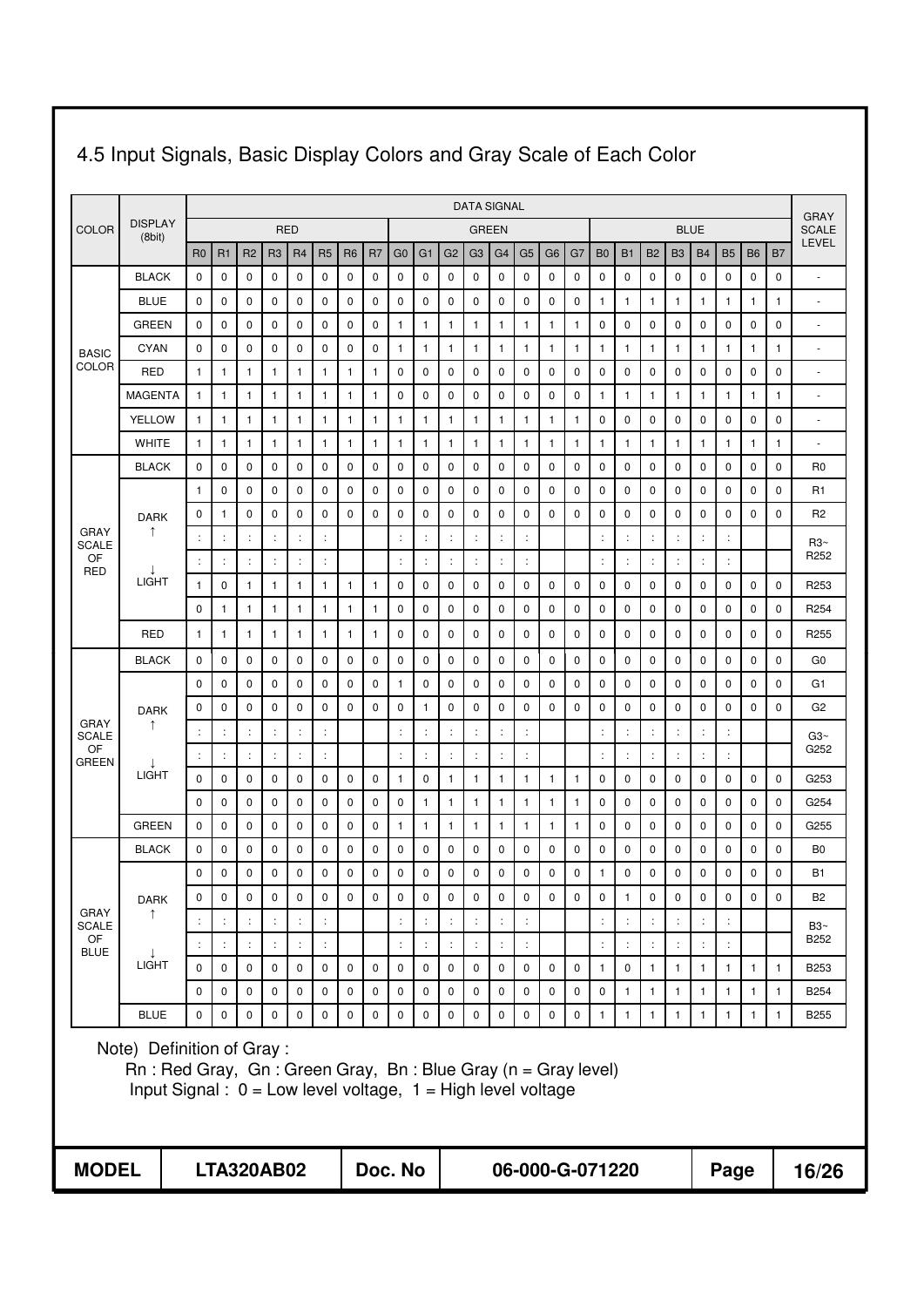## **5. Interface Timing**

#### 5.1 Timing Parameters ( DE only mode )

| <b>SIGNAL</b>                     | <b>ITEM</b>                        | <b>SYMBOL</b>           | MIN.           | TYP. | MAX.                     | Unit       | <b>NOTE</b>              |
|-----------------------------------|------------------------------------|-------------------------|----------------|------|--------------------------|------------|--------------------------|
| <b>Clock</b>                      |                                    | $1/T_C$                 | 67             | 75   | 82                       | <b>MHz</b> | $\overline{\phantom{a}}$ |
| Hsync                             | Frequency                          | $F_H$                   | 46             | 48   | 52                       | <b>KHz</b> | $\overline{\phantom{a}}$ |
| Vsync                             |                                    | $F_{V}$                 | 48             | 60   | 66                       | Hz         | $\blacksquare$           |
| Vertical<br>Display Term          | Active<br><b>Display</b><br>Period | $T_{VD}$                | $\overline{a}$ | 768  | $\overline{\phantom{a}}$ | lines      | $\overline{\phantom{a}}$ |
|                                   | Vertical<br>Total                  | $T_{V}$                 | 773            | 810  | 1200                     | lines      | $\overline{\phantom{a}}$ |
| Horizontal<br><b>Display Term</b> | Active<br><b>Display</b><br>Period | $T_{HD}$                |                | 1366 | $\overline{\phantom{m}}$ | clocks     | $\overline{\phantom{a}}$ |
|                                   | Horizontal<br>Total                | $\mathsf{T}_\mathsf{H}$ | 1460           | 1648 | 2000                     | clocks     | $\overline{\phantom{0}}$ |

Note) This product is DE only mode. The input of Hsync & Vsync signal does not have an effect on normal operation.

(1) Test Point : TTL control signal and CLK at LVDS Tx input terminal in system

 $(2)$  Internal V<sub>DD</sub> = 3.3V

| <b>MODEL</b> | <b>LTA320AB02</b> | Doc. No | 06-000-G-071220 | Page | 7/26 |
|--------------|-------------------|---------|-----------------|------|------|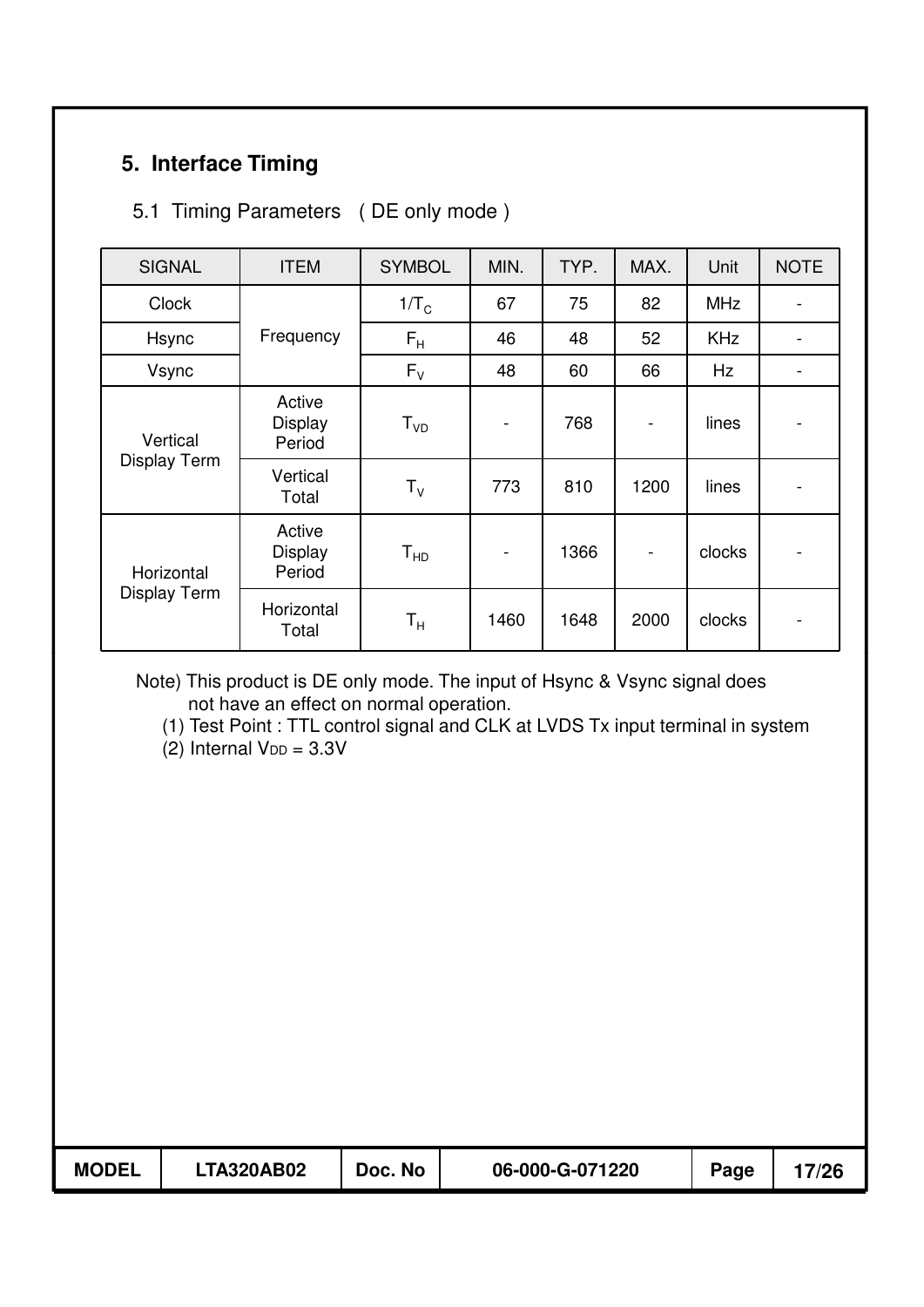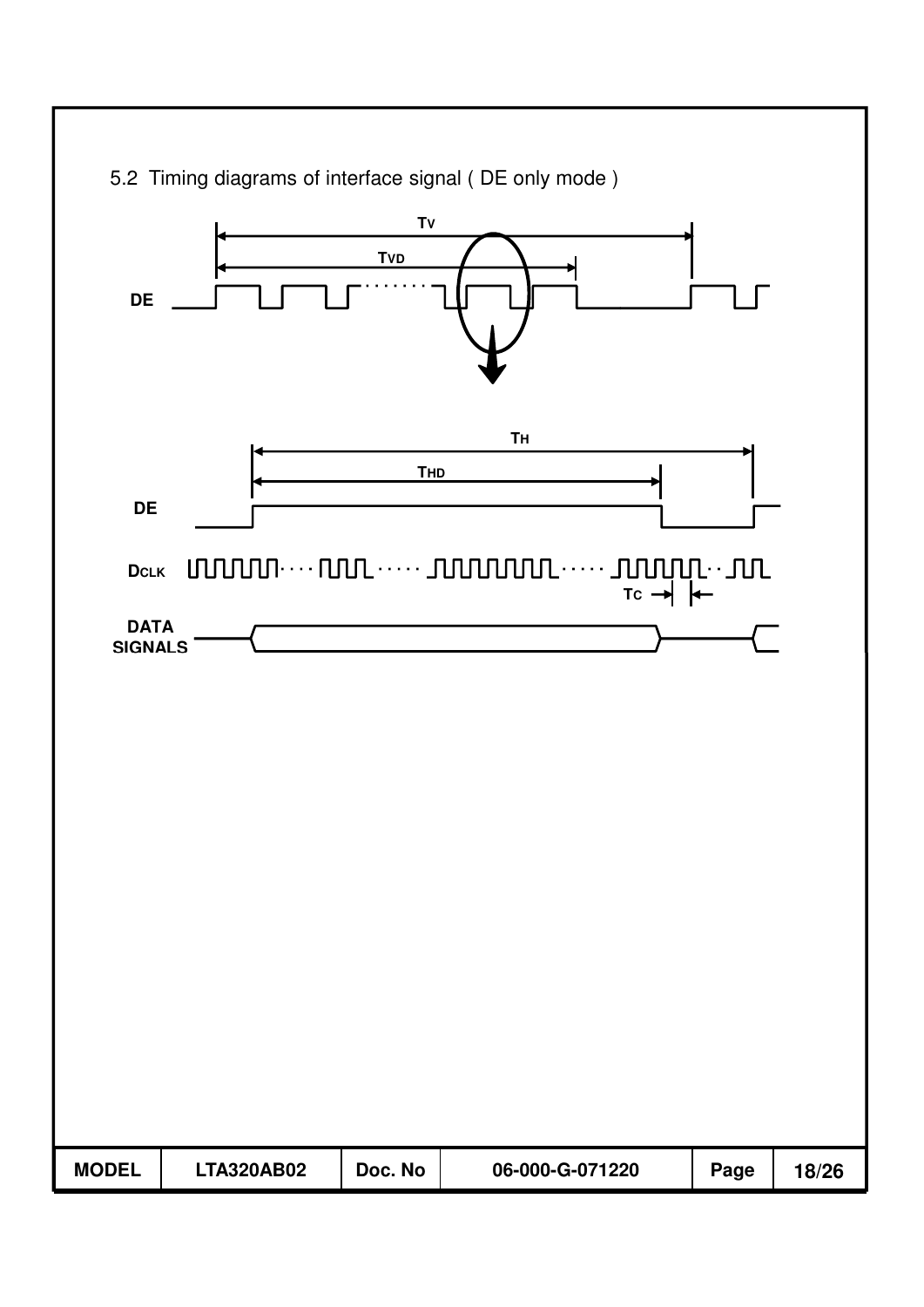#### 5.3 Power ON/OFF Sequence

To prevent a latch-up or DC operation of the LCD Module, the power on/off sequence should be as the diagram below.

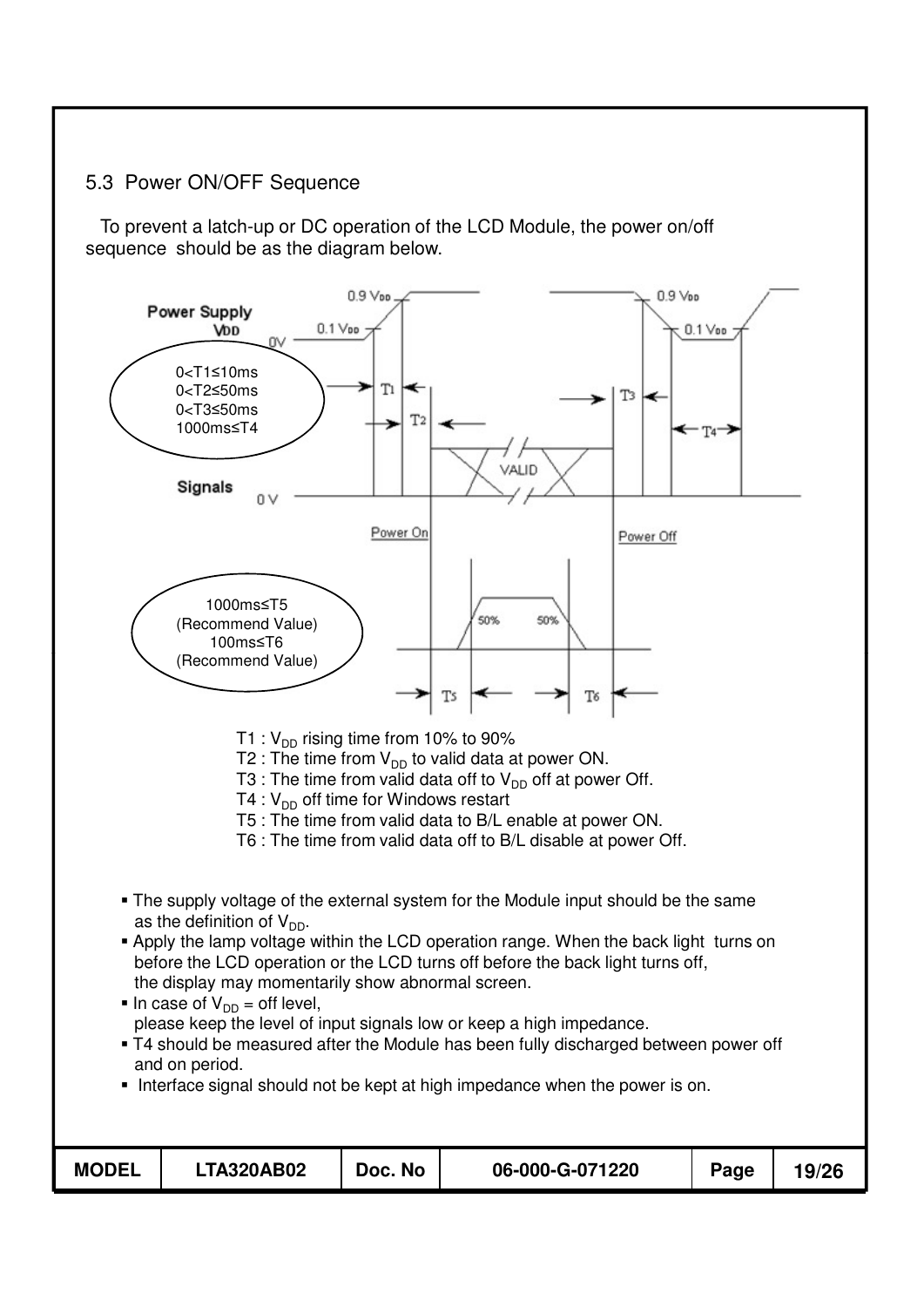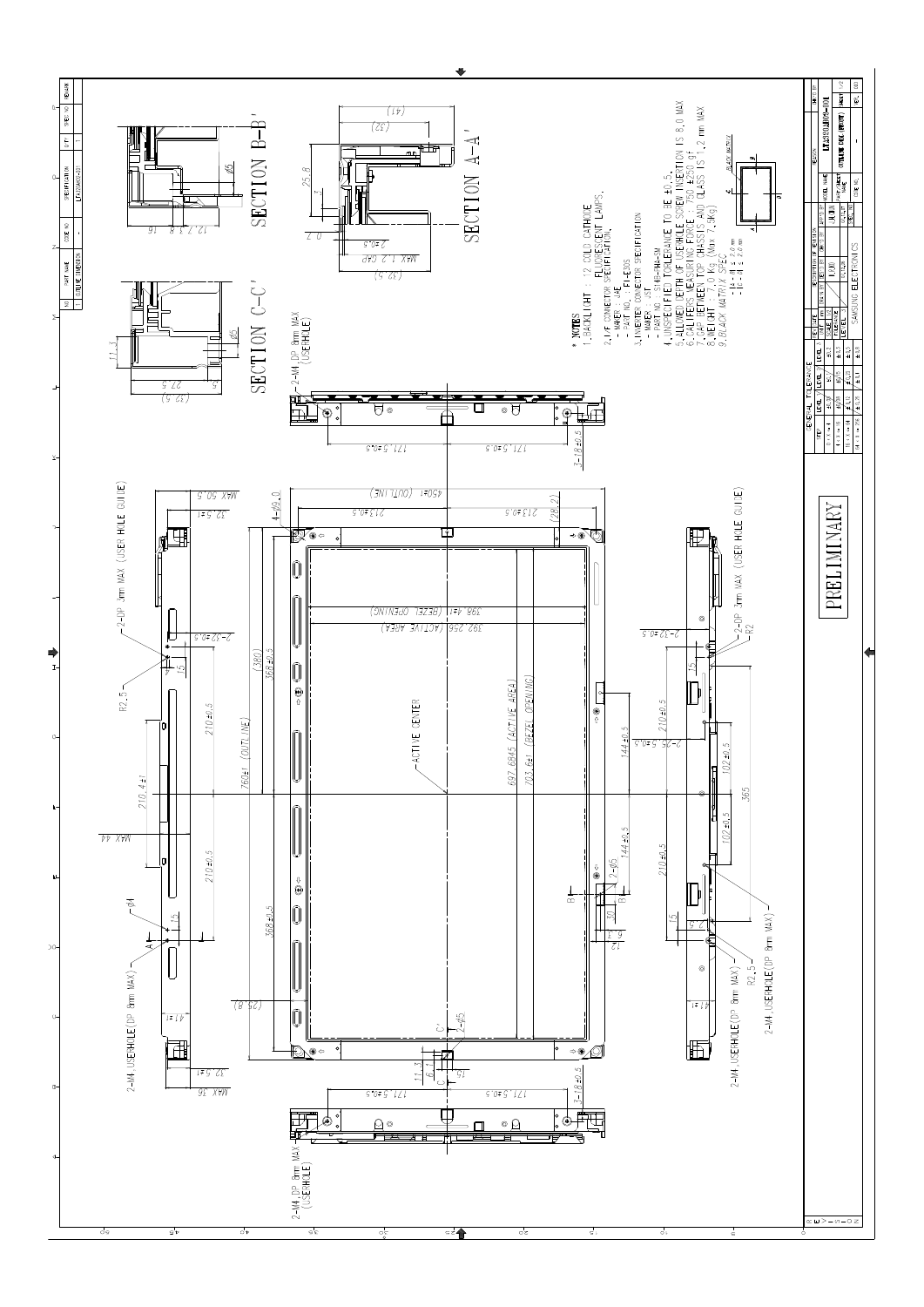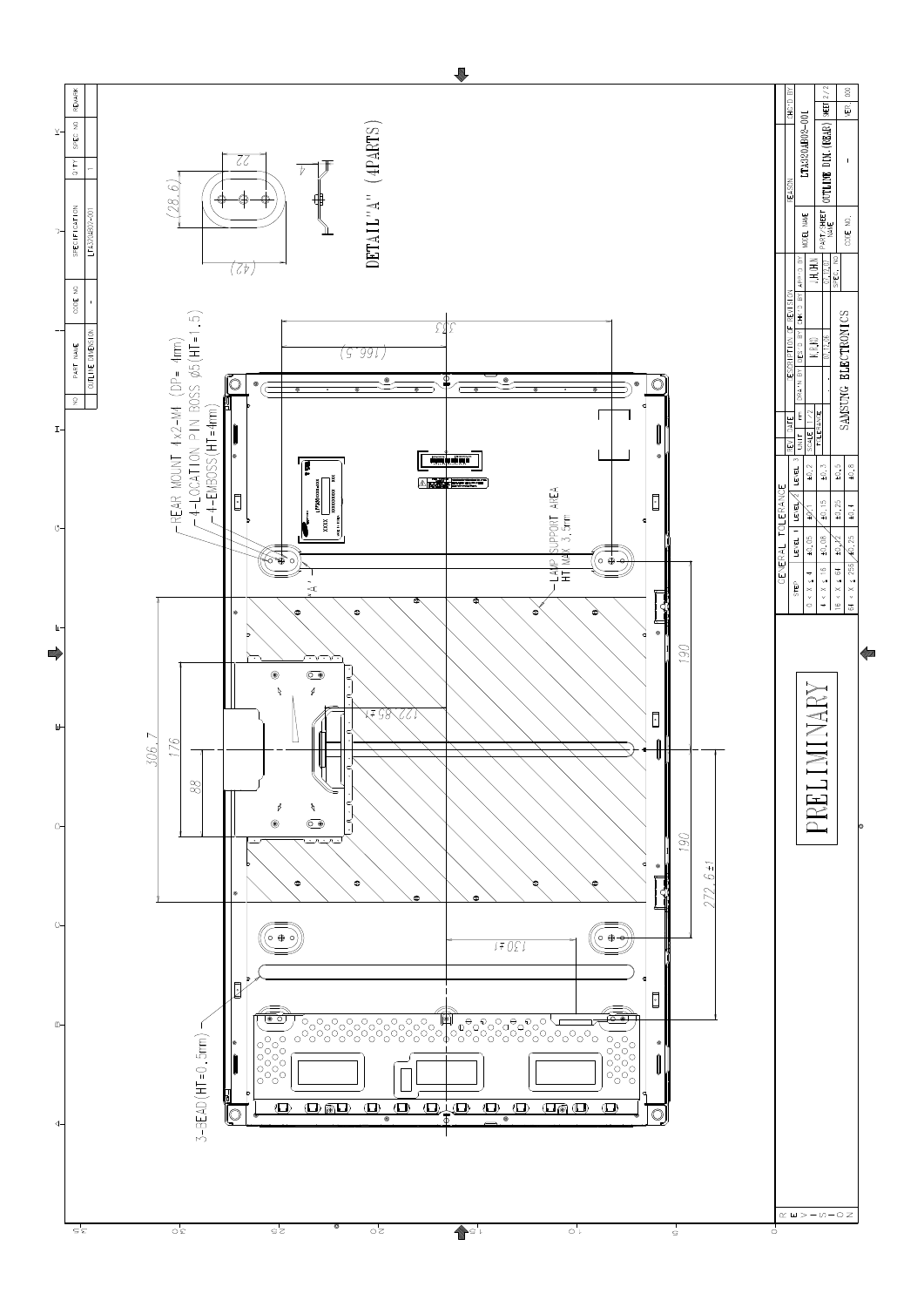## **7. PACKING**

- 7.1 CARTON (Internal Package)
	- (1) Packing Form Corrugated fiberboard box and corrugated cardboard as shock absorber
	- (2) Packing Method



## 7.2 Packing Specification

|                     | <b>Item</b>              |                            | <b>Specification</b>            | <b>Remark</b>                                                                                                                                                             |  |       |  |  |
|---------------------|--------------------------|----------------------------|---------------------------------|---------------------------------------------------------------------------------------------------------------------------------------------------------------------------|--|-------|--|--|
| <b>LCD Packing</b>  |                          |                            | 24ea / (Packing-<br>Pallet Box) | 1.168 Kg / LCD (24ea)<br>2. 14 Kg / Cushion-pallet (4ea)<br>3.8.8 Kg / Packing-Pallet Box (1ea)<br>4. Cushion-pallet Material: EPS<br>5. Packing-Pallet Box Material: DW4 |  |       |  |  |
| Pallet              |                          |                            | 1 Box / Pallet                  | 1. Pallet weight = $8kg$<br>2. 8Kg/Pallet                                                                                                                                 |  |       |  |  |
|                     | <b>Packing Direction</b> |                            | Vertical                        |                                                                                                                                                                           |  |       |  |  |
|                     | <b>Total Pallet Size</b> | $H \times V \times$ height |                                 | $1150mm(H)$ x 985mm(V) x 1161mm(height)                                                                                                                                   |  |       |  |  |
| Total Pallet Weight |                          |                            | 198.8 kg                        | Pallet(8kg) + Module( $7*24=168$ ) +<br>Cushion(4ea=14kg) + Pallet-BOX(8.8kg)                                                                                             |  |       |  |  |
| <b>MODEL</b>        | LTA320AB02               |                            | Doc. No                         | 06-000-G-071220<br>Page                                                                                                                                                   |  | 22/26 |  |  |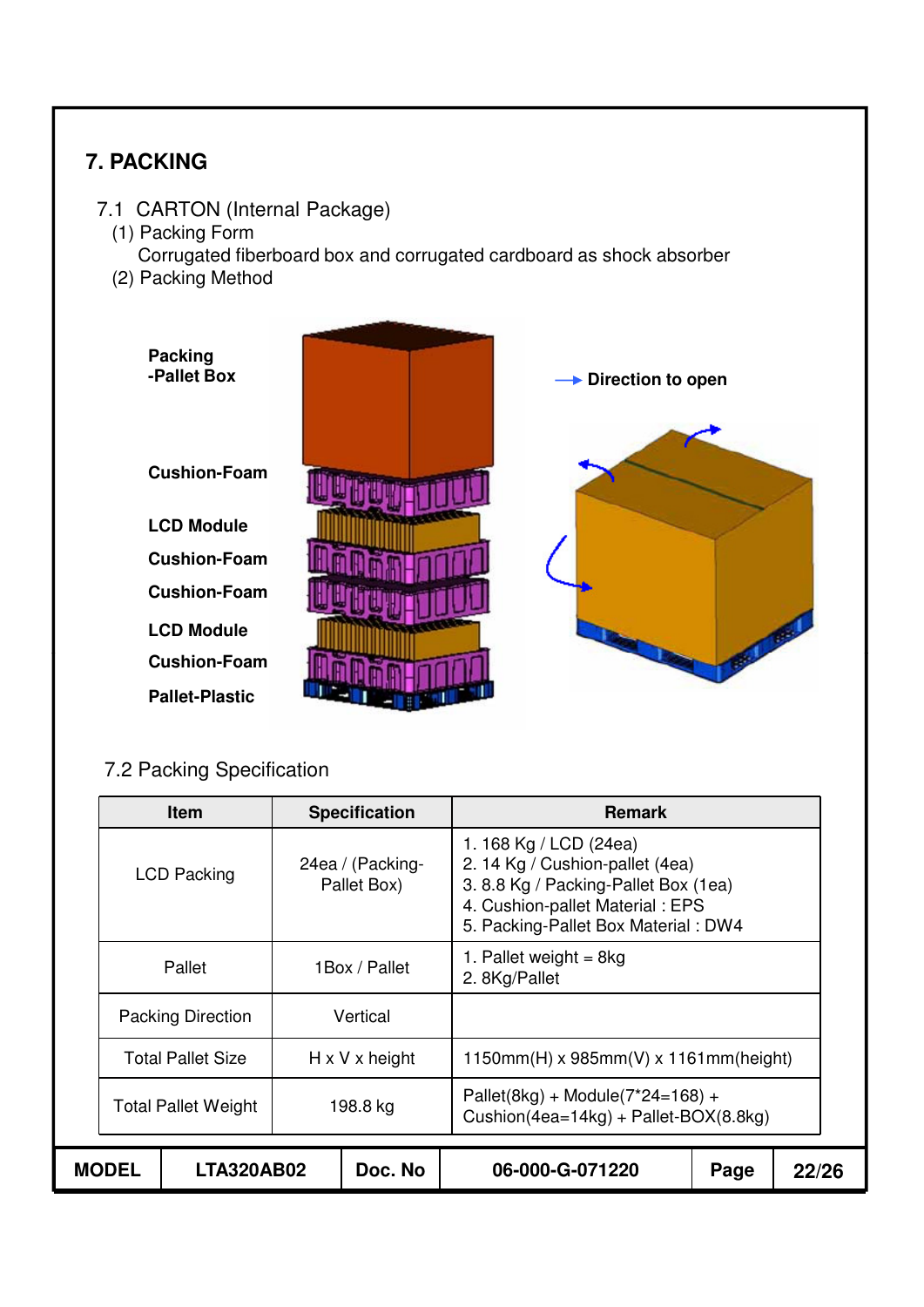## **8. MARKING & OTHERS**

A nameplate bearing followed by is affixed to a shipped product at the specified location on each product.

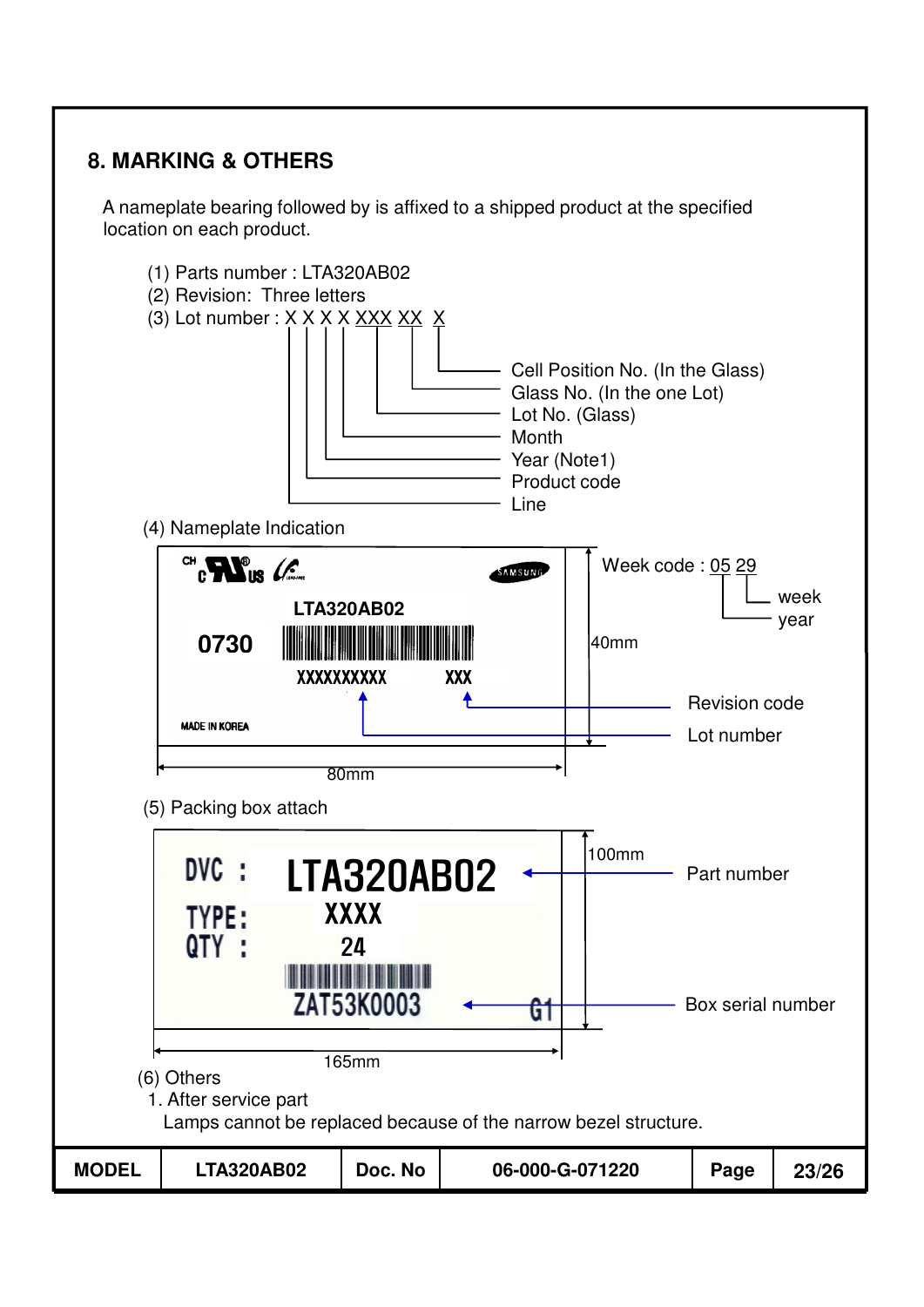#### **9. General Precautions**

#### 9.1 Handling

- (a) When the Module is assembled, it should be attached to the system firmly using all mounting holes. Be careful not to twist and bend the Module.
- (b) Because the inverter use high voltage, it should be disconnected from power before it is assembled or disassembled.
- (c) Refrain from strong mechanical shock and / or any force to the Module. In addition to damage, this may cause improper operation or damage to the Module and CCFL back light.
- (d) Note that polarizers are very fragile and could be damage easily. Do not press or scratch the surface harder than a HB pencil lead.
- (e) Wipe off water droplets or oil immediately. If you leave the droplets for a long time, staining or discoloration may occur.
- (f) If the surface of the polarizer is dirty, clean it using absorbent cotton or soft cloth.
- (g) Desirable cleaners are water, IPA(Isopropyl Alcohol) or Hexane. Do not use Ketone type materials(ex. Acetone), Ethyl alcohol, Toluene, Ethyl acid or Methyl chloride. It might permanent damage to the polarizer due to chemical reaction.
- (h) If the liquid crystal material leaks from the panel, it should be kept away from the eyes or mouth . In case of contact with hands, legs or clothes, it must be washed away with soap thoroughly.
- (i) Protect the module from Electrostatic discharge. Otherwise the ASIC IC or Semiconductor would be damaged.
- (j) Use finger-stalls with soft gloves in order to keep display clean during the incoming inspection and assembly process.
- (k) Do not disassemble the Module.
- (l) Do not disassemble shield case of inverter & LVDS board.
- (m) Do not connect N.C pins. (Samsung internal use only)
- (n) Protection film for polarizer on the Module should be slowly peeled off just before use so that the electrostatic charge can be minimized. Must put on antistatic glove while handle a module
- (o) Pins of I/F connector should not be touched directly with bare hands.

| <b>MODEL</b> | <b>LTA320AB02</b> | Doc. No | 06-000-G-071220 | Page | 24/26 |
|--------------|-------------------|---------|-----------------|------|-------|
|              |                   |         |                 |      |       |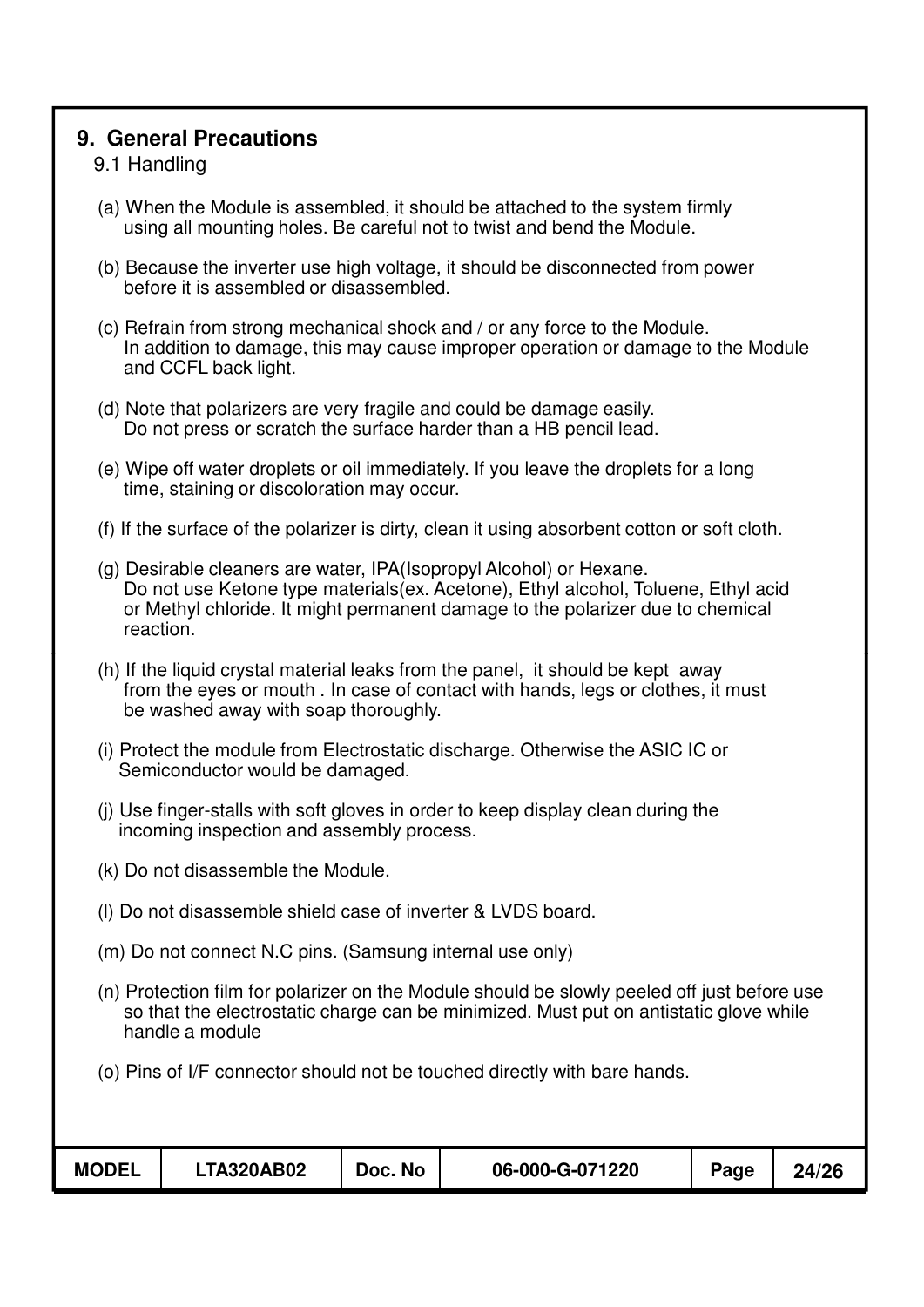#### 9.2 Storage

- (a) Do not leave the Module in high temperature, and high humidity for a long time. It is highly recommended to store the Module with temperature from 0 to  $35^{\circ}$ C and relative humidity of less than 70%.
- (b) Do not store the TFT-LCD Module in direct sunlight.
- (c) The Module should be stored in a dark place. It is prohibited to apply sunlight or fluorescent light in storing.

#### 9.3 Operation

- (a) Do not connect or disconnect the Module in the "Power On" condition.
- (b) Power supply should always be turned on/off by the "Power on/off sequence"
- (c) Module has high frequency circuits. Sufficient suppression to the electromagnetic interference should be done by system manufacturers. Grounding and shielding methods may be important to minimize the interference.
- (d) The cable between the back light connector and its inverter power supply should (d) The cable between the back light connector and its inverter power supply be connected directly with a minimized length. A longer cable between the back light and the inverter may cause lower luminance of lamp(CCFL) and may require higher startup voltage(Vs).
- 9.4 Operation Condition Guide
	- (a) The LCD product should be operated under normal conditions. Normal condition is defined as below;
		- Temperature :  $20 \pm 15^{\circ}$ C
		- Humidity :  $55\pm20\%$
		- Display pattern : continually changing pattern (Not stationary)
	- (b) If the product will be used in extreme conditions such as high temperature, humidity, display patterns or operation time etc.., It is strongly recommended to contact SEC for Application engineering advice. Otherwise, its reliability and function may not be guaranteed. Extreme conditions are commonly found at Airports, Transit Stations, Banks, Stock market, and Controlling systems.